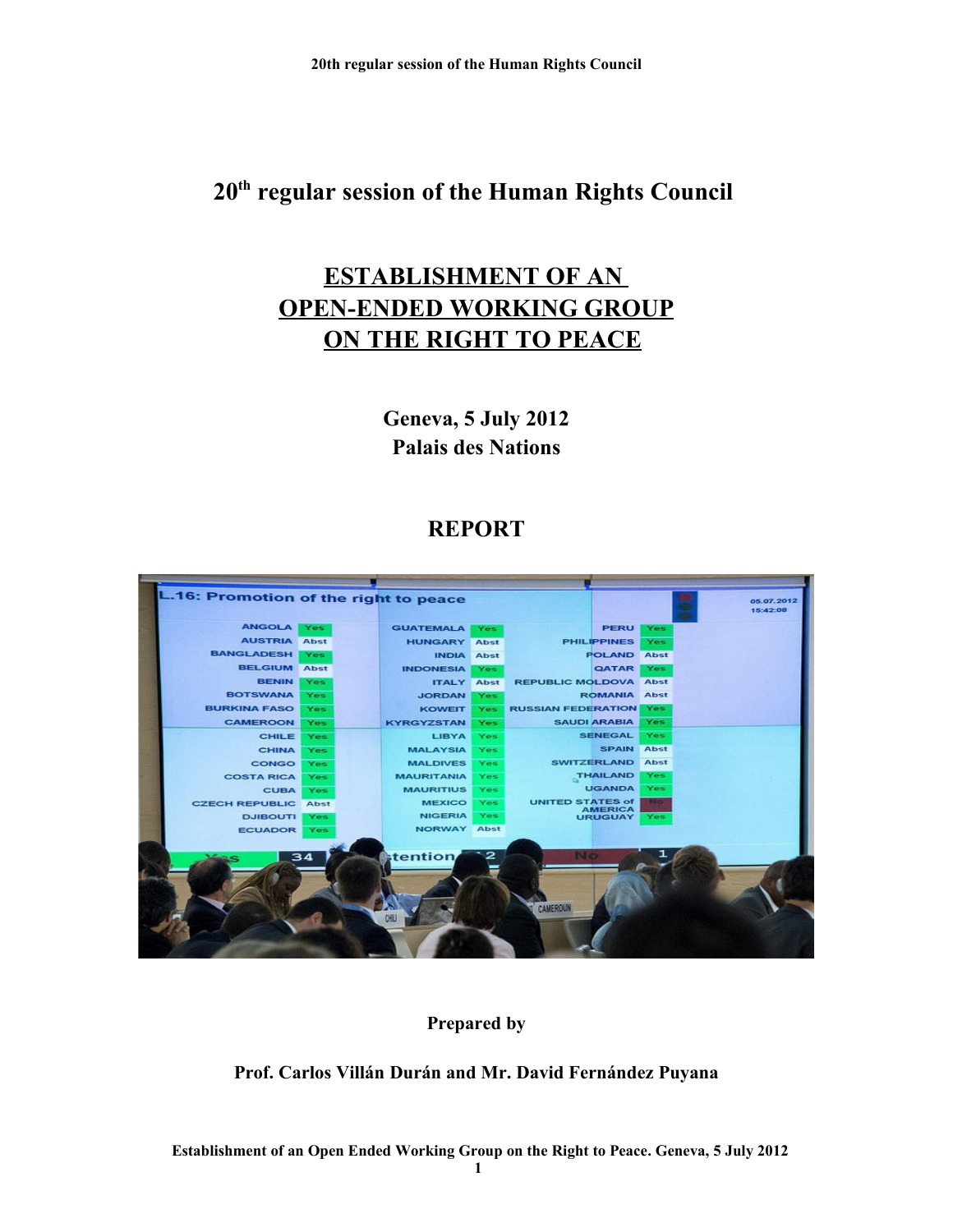## **Index**

| 2. First informal consultation meeting on draft resolution on the right to peace5       |  |  |  |  |
|-----------------------------------------------------------------------------------------|--|--|--|--|
|                                                                                         |  |  |  |  |
|                                                                                         |  |  |  |  |
|                                                                                         |  |  |  |  |
|                                                                                         |  |  |  |  |
|                                                                                         |  |  |  |  |
| 3. General debate on the Advisory Committee's draft Declaration on the right to peace17 |  |  |  |  |
|                                                                                         |  |  |  |  |
|                                                                                         |  |  |  |  |
|                                                                                         |  |  |  |  |
|                                                                                         |  |  |  |  |
|                                                                                         |  |  |  |  |
|                                                                                         |  |  |  |  |
|                                                                                         |  |  |  |  |
|                                                                                         |  |  |  |  |
|                                                                                         |  |  |  |  |
|                                                                                         |  |  |  |  |
|                                                                                         |  |  |  |  |
|                                                                                         |  |  |  |  |

|--|--|--|--|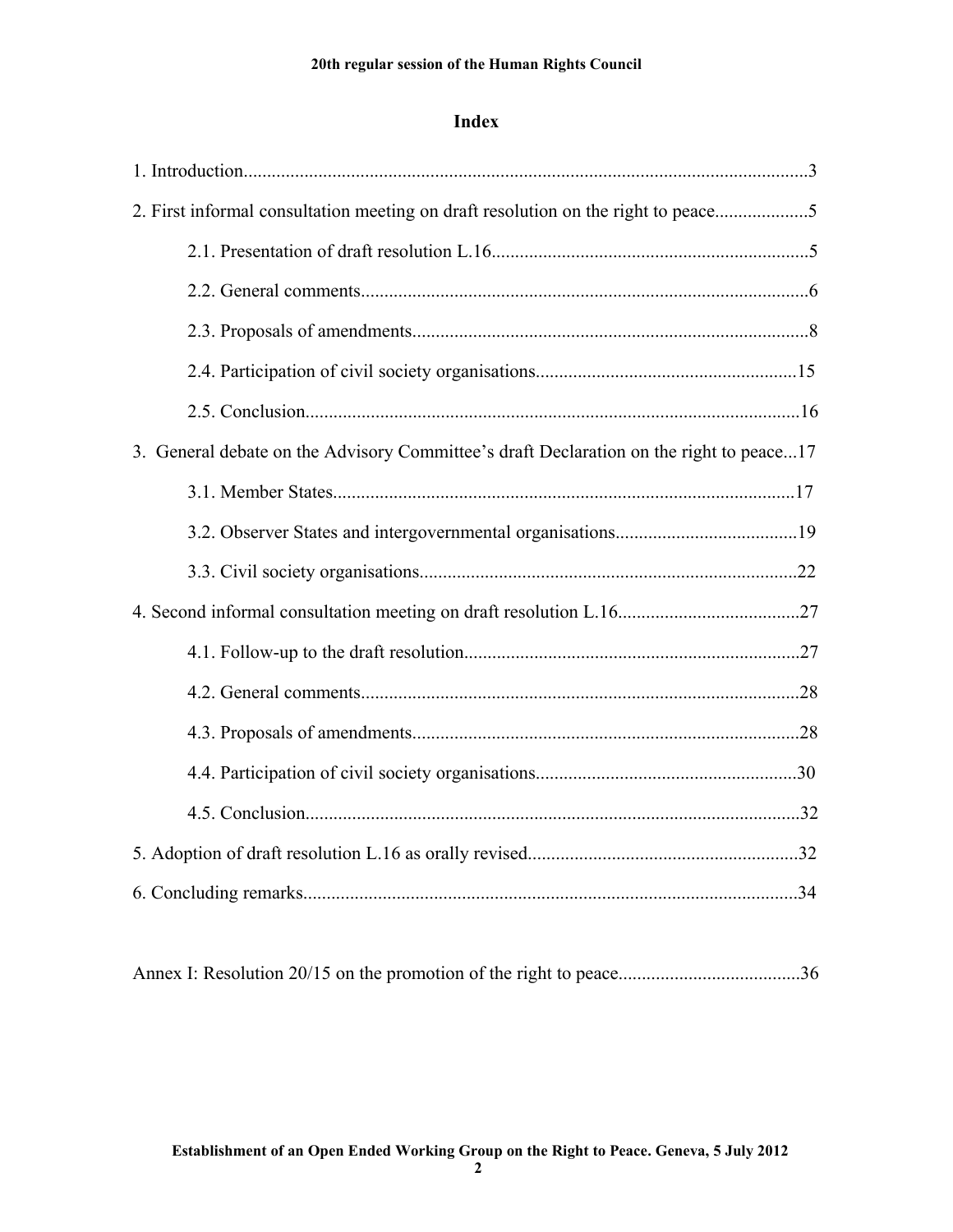### **1. Introduction.**

The Human Rights Council (HR COUNCIL) is an inter-governmental body reporting to the General Assembly and made up of 47 States responsible for strengthening the promotion and protection of human rights around the globe. The General Assembly established the HR Council on 15 March 2006 with the additional mandate of developing the international human rights law.

Pursuant to HR Council resolution 17/16 of 17 June 2011 and Advisory Committee (AC) recommendation 8/4 of 24 February 2012, the former submitted to the HR Council at its  $20<sup>th</sup>$  session the (third) AC draft declaration on the right to peace<sup>[1](#page-2-0)</sup>. The HR Council also had before it the joint NGO written statement entitled *A Working Group to Continue the* Codification Process of the Human Right to Peace<sup>[2](#page-2-1)</sup>, which was sponsored by 1.041 civil society organizations (CSOs) and cities worldwide.

In preparation for the 20<sup>th</sup> session of the HR Council, the Spanish Society for International Human Rights Law (SSIHRL) and the International Observatory of the Human Right to Peace (IOHRP), with the support of many CSOs and Governments, organized and/or participated in six meetings held in Geneva, as follows:

Firstly, on 7 May 2012 the Permanent Mission of the European Union (UE) invited the Deputy Permanent Representative of Costa Rica and the representative in Geneva of both the SSIHRL and the IOHRP, to brief the UE Member States on the on-going codification process for the right to peace at the UN.

Secondly, on 6 June 2012 the Second Dialogue Forum on the *Regional Contributions to the Codification of the Right to Peace* was held at the Palais des Nations, co-organised by several CSOs<sup>[3](#page-2-2)</sup> and co-sponsored by the Group of the Non-Aligned Movement (NAM), the Organisation of the Islamic Cooperation (OIC) and the African Group (AG). Both representatives of States and CSOs requested the HR Council to establish an open-ended working group to continue the codification process of the right to peace, taking duly into account both the AC draft declaration and the CSOs' main contribution, i.e. the *Santiago Declaration on the Human Right to Peace*, which was adopted on 10 December 2010.

Thirdly, on 22 June 2012 the Permanent Mission of Cuba organized the first informal consultation meeting on the draft resolution on the right to peace. Both States and CSOs were invited to discuss the draft resolution entitled *UN Declaration on the Right to Peace*. The meeting was attended by representatives of 29 States, one International Organisation and 12 CSOs.

Fourthly, on 25 June 2012 the Expert Meeting on the *Challenges of the Future Open-Ended Working Group on the Right to Peace* was held at the Palais des Nations. It was jointly organized by the WCC and the JCHRP<sup>[4](#page-3-0)</sup>. Both speakers and participants examined the ongoing codification process of the right to peace and reviewed action to be

<span id="page-2-0"></span><sup>1</sup> A/HRC/20/31, of 16 April 2012, Annex.

<span id="page-2-1"></span> $^{2}$ A/HRC/20/NGO/59, of 15 June 2012.

<span id="page-2-2"></span><sup>&</sup>lt;sup>3</sup>The Foundation for Dialogue among Civilizations (FDC), the World Council of Churches (WCC), Nord-Sud XXI, Rencontre Africaine pour la Défense des Droits de l'Homme (RADDHO), the Japanese Committee on the Human Right to Peace and the International Association of Peace Messenger Cities.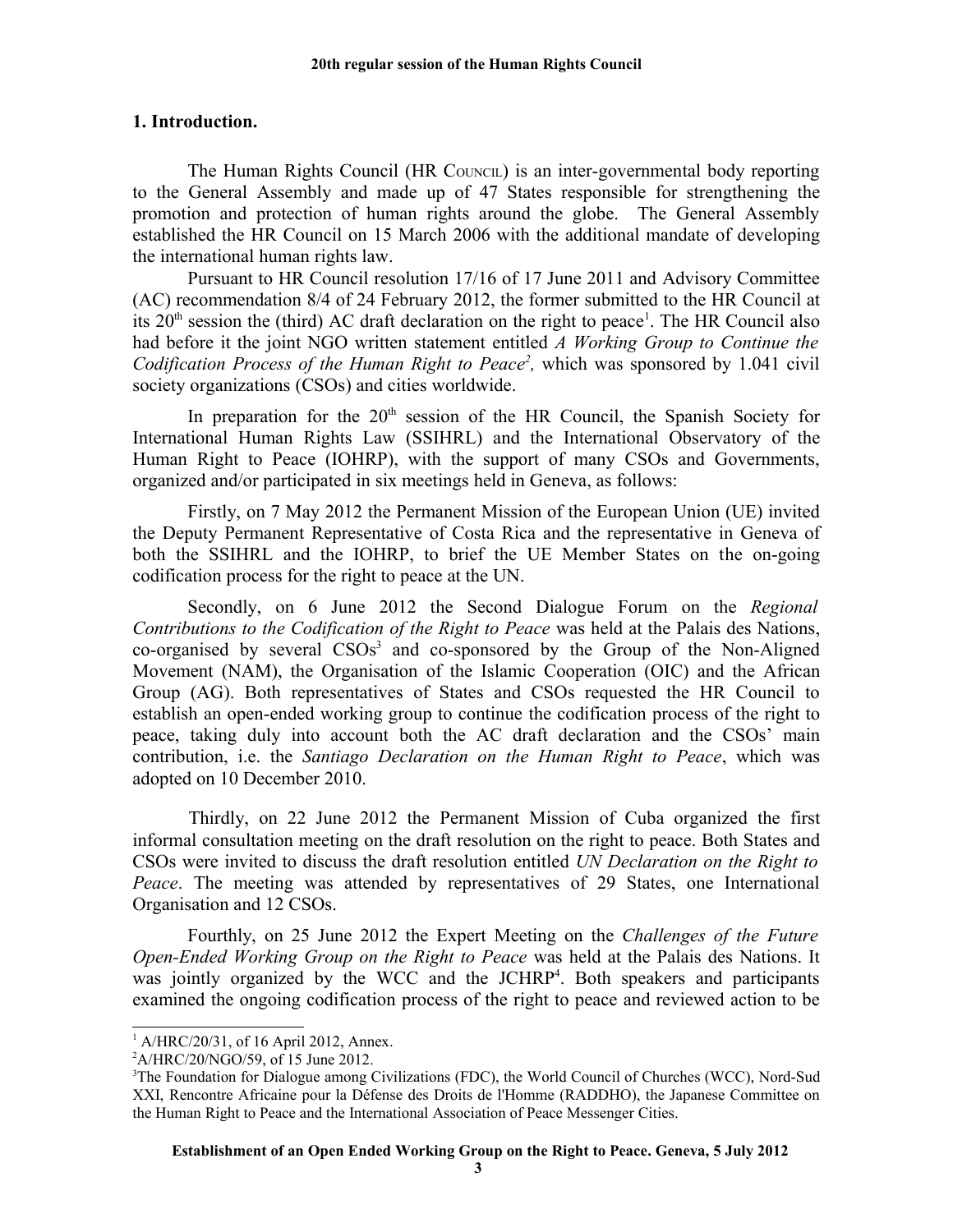taken by the HR Council at its  $20<sup>th</sup>$  session, in particular the establishment of an open-ended working group (OEWG) on the right to peace.

Fifthly, on 27 June 2012 the side event on *Fighting Violence against Women through Promoting the Right to Peace* was held at the Palais des Nations. It was jointly organized by the Women's UN Report Network (WUNRN), with the support of the Worldwide Organization for Women (WOW) and the JCHRP, and the sponsorship of the Permanent Mission of the People's Republic of Bangladesh to the United Nations in Geneva. The side event considered how the human right to peace needs advocacy by women from high level positions to the grass roots level and examined women's contribution to the future work of the OEWG on the right to peace. And.??

Sixthly, on 29 June 2012 the plenary of the HR Council debated the (third) AC draft declaration on the right to peace. Many States, International Organisations and CSOs, including the SSIHRL and the IOHRP, participated in the debate welcoming the draft declaration. Support was also provided for the establishment of a working group to continue the codification process of the right to peace at the HR Council.

On 5 July 2012 the HR Council took action on draft resolution L.16 as orally revised by Cuba on behalf of the co-sponsors (now titled: "The promotion of the right to peace"). Resolution 20/1[5](#page-3-1) was adopted by a registered vote of 34 votes in favour<sup>5</sup>, 12 abstentions<sup>[6](#page-3-2)</sup> and one against<sup>[7](#page-3-3)</sup>. Some States provided an explanation of their vote before and after the vote.

Resolution 20/15 welcomed "the important work being carried out by civil society organizations for the promotion of the right to peace and their contribution to the development of this issue"; and took note of the AC draft declaration (preamble).

Therefore, the HR Council, bearing in mind the progressive development of the right to peace, decided to establish an **open-ended intergovernmental working group** (hereinafter: OEWG) "with the mandate of progressively negotiating a draft United Nations declaration on the right to peace, on the basis of the draft submitted by the Advisory Committee, and without prejudging relevant past, present and future views and proposals" (para. 1).

The HR Council further decided that the OEWG "shall hold its first session for four working days in 2013 before the twenty-second session of the HR Council" (March 2013) (par. 2); and requested the President of the HR Council "to invite the Chairperson of the

<span id="page-3-0"></span><sup>&</sup>lt;sup>4</sup>The Japanese Committee on the Human Right to Peace is composed by the Japan Lawyers International Solidarity Association, Japan Workers Committee for Human Rights, Japan's Association of Democratic Lawyers, International Women's Year Liaison Group, Japan Young Women's Christian Association, Pan-Pacific and South-East Asia Women's Association of Japan, Japan Federation of Women's Organization, Japanese Society for Developing the Culture of Peace, Global Campaign for Peace Education Japan, Peace Boat and Global Article 9 Campaign.

<span id="page-3-1"></span><sup>5</sup>Angola, Bangladesh, Benin, Botswana, Burkina Faso, Cameroun, Chile, China, Congo, Costa Rica, Cuba, Djibouti, Ecuador, Guatemala, Indonesia, Jordan, Kuwait, Kyrgyzstan, Libya, Malaysia, Maldives, Mauritania, Mauritius, Mexico, Nigeria, Peru, Philippines, Qatar, Russian Federation, Saudi Arabia, Senegal, Thailand, Uganda and Uruguay.

<span id="page-3-2"></span><sup>6</sup>Austria, Belgium, Czech Republic, Hungary, India, Italy, Norway, Poland, Republic of Moldova, Romania, Spain and Switzerland.

<span id="page-3-3"></span><sup>7</sup>United States of America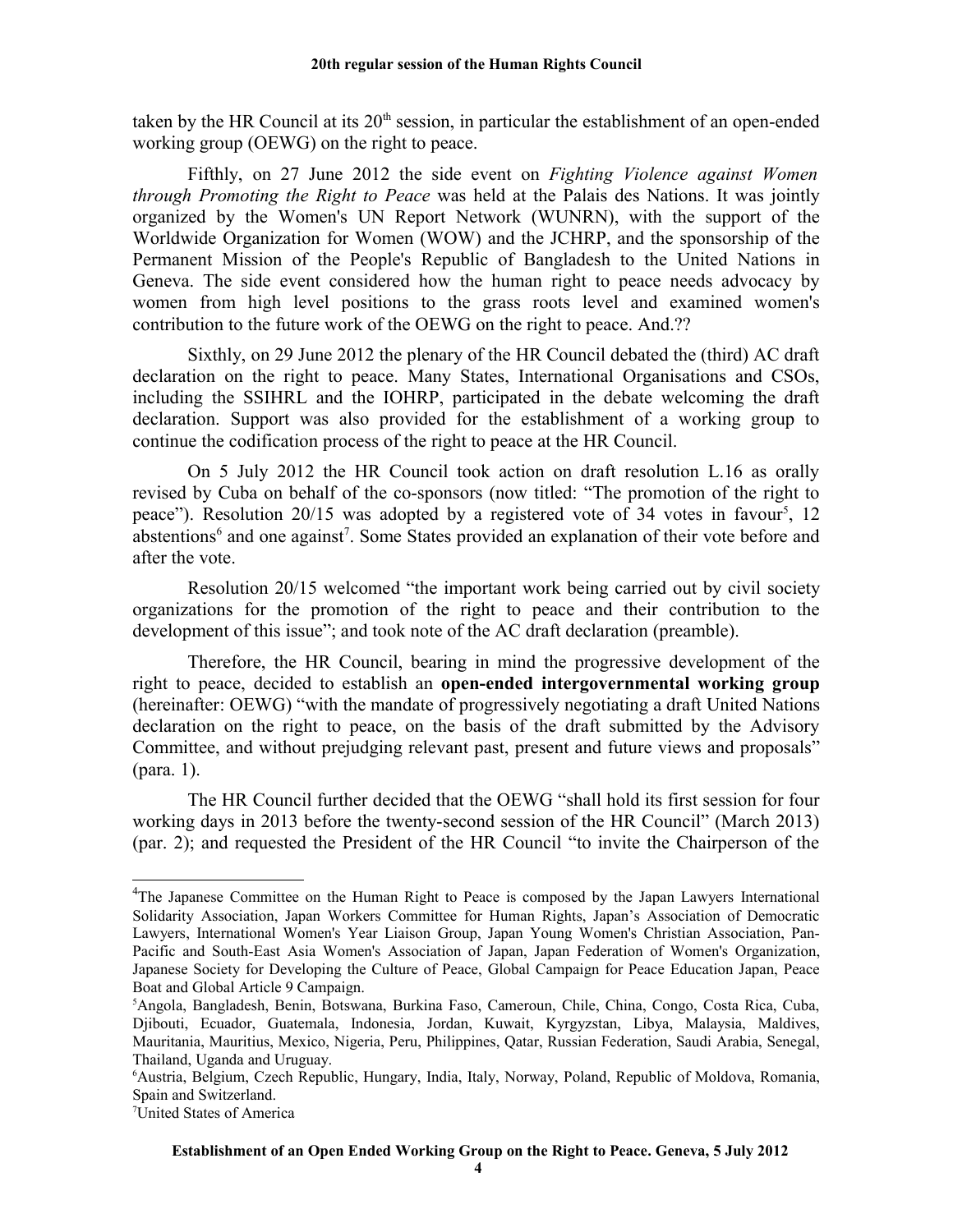Advisory Committee's drafting group on the draft declaration to participate in the first session of the working group" (para. 4).

Finally, it invited "States, civil society and all relevant stakeholders to contribute actively and constructively to the work of the working group" (para. 5); and it requested the OEWG "to submit a report on progress made to the Human Rights Council for consideration at its twenty-third session" (June 2013) (para. 6).

It should be noted that the adoption of resolution 20/15 was a landmark event since a UN resolution on the right to peace was first adopted with the abstention of the European States and only one vote against (United States). This achievement was facilitated by the positive role played by multiple actors, including governments and civil society organisations, along with a very intensive negotiation process. In addition, the new resolution paved the way toward making future work more transparent and constructive within the new OEWG.

### **2. First informal consultation meeting on draft resolution on the right to peace.**

As stated, on 22 June 2012 Cuba organised the first informal consultation meeting opened to both States and CSOs to discuss and negotiate a new draft resolution entitled "UN Declaration on the Right to Peace". The meeting was attended by representatives of 29 States and one International Organisation, as follows: Algeria, Argentina, Australia, Austria, Bangladesh, Bolivia, China, Costa Rica, Cuba, Czech Republic, Denmark, Ecuador, European Union, Federation of Russia, Finland, Iran, Japan, Maldives, Mexico, the Netherlands, Peru, Portugal, Singapore, South Africa, Sweden, Switzerland, Thailand, United Kingdom, United States and Uruguay.

In addition, 17 CSOs attended the meeting, as follows: The Japanese Committee on the Human Right to Peace, International Association of Democratic Lawyers, International Association of Peace Messenger Cities, Spanish Society for International Human Rights Law, the International Observatory of the Human Right to Peace, Rencontre Africaine de Défense des Droits de l'Homme, Dominicans International for Justice and Peace, International Movement against Discrimination and Racism, North-South XXI, International Fellowship of Reconciliation, Worldwide Organisation for Women and Associazione Comunità Papa Giovanni XXIII.

### **2.1. Presentation of draft resolution L.16.**

Mr. **Juan Antonio Quintanilla** (Cuba), reported that that the draft resolution had been circulated among all stakeholders on 18 June 2012. Therefore, all delegates should have had enough time to consult the resolution with the different groups and their respective Capitals. Cuba was ready to discuss the issue in a frank and open manner. The main intention of the draft resolution was to establish an intergovernmental open-ended working group (OEWG) with the mandate to negotiate, finalize and submit to the HR Council a draft Declaration on the right to peace.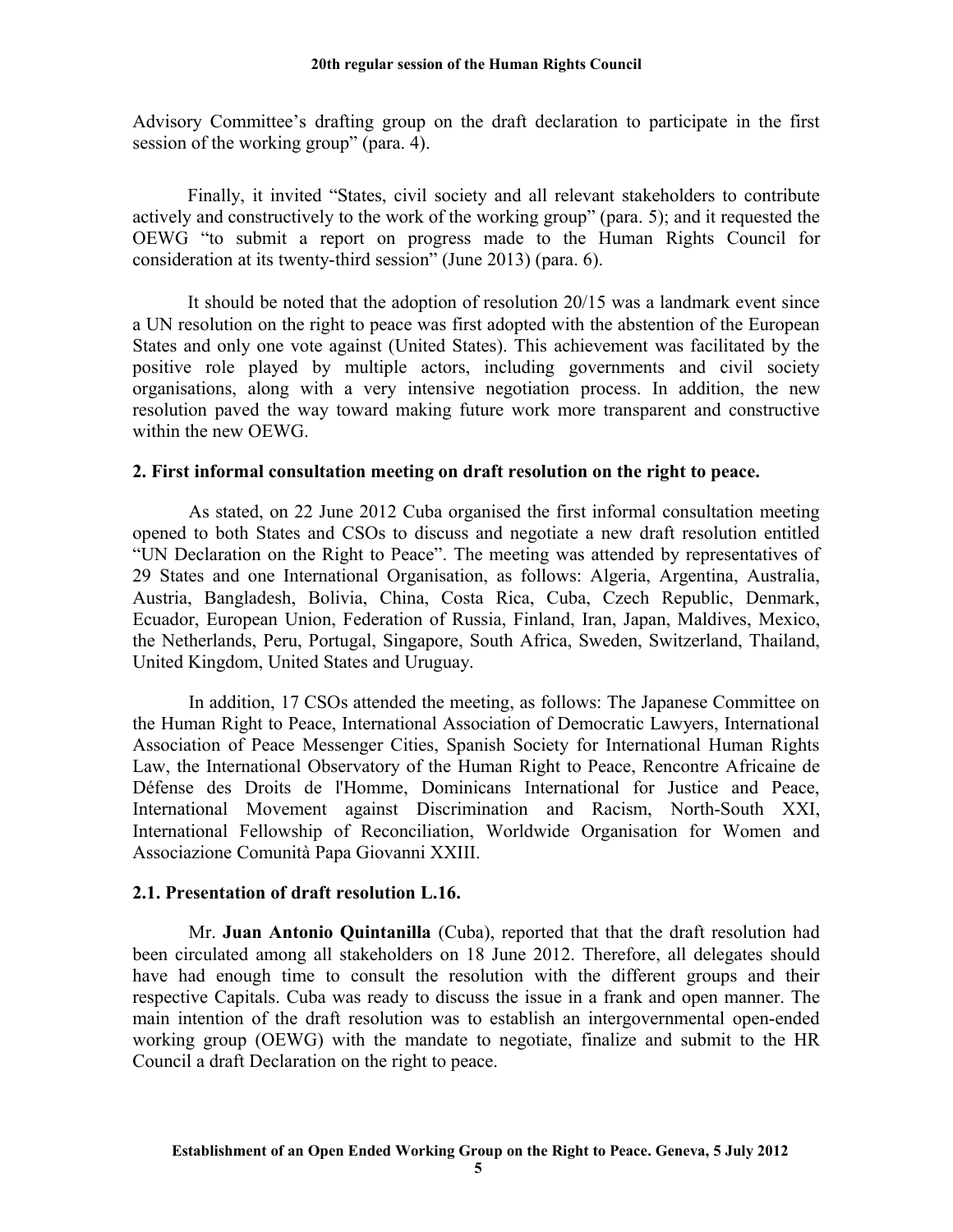He recalled that the issue was not new as the HR Council has been working on it during the last ten years. In addition, the Advisory Committee prepared a draft declaration on the right to peace, which has been submitted to the HR Council at its  $20<sup>th</sup>$  session. Finally, the speaker offered the floor for general comments.

### **2.2. General comments**

Ms. **Nicole Reckinger**, (European Union, EU), recalled the close linkage between human rights and peace and showed support to some of the principles included in the past resolutions. Nevertheless, the EU could not support the new draft resolution for similar reasons already explained in … past resolutions.

The EU remained concerned about several aspects, in particular the establishment of the OEWG with the mandate to negotiate, finalize and submit the draft Declaration on the right to peace using the study and the draft declaration prepared by the Advisory Committee as a basis. The EU had doubts about the need to embark on a new standardsetting process. In this connection, she referred to the GA resolution 41/120 of 1986 providing guidance for setting future standards in the field of human rights. In her opinion, the draft resolution did not fulfil these criteria, in particular criteria 4.c which stated that a new standard-setting process should "be sufficiently precise to give rise to identifiable and practicable rights and obligations".

Therefore, the EU preferred an incremental approach to the right to peace before moving it forward. The speaker also stressed some of the main concerns, such as the concept of the right to peace itself; the lack of linkage with international human rights law; and the problematic aspects of the AC draft declaration on the right to peace. Therefore, it appeared very premature to establish an OEWG.

In conclusion, the speaker proposed an alternative format to approach this matter, such as a panel discussion with the mandate to further study the linkage between human rights and peace. Moreover, the OHCHR could prepare a report with the main conclusions of the panel.

Mr. **Robert Schwartz** (United States) proposed to work together bridging opinions during the following two weeks. Working together was important for peace.

Mr. **Mario Vega** (Costa Rica) stated that this matter had been discussed in the past years within different forums. He appreciated the progressive approach to this topic and welcomed the draft resolution proposing the establishment of an OEWG on the right to peace. He suggested that positive contributions could be made to improve the text. The establishment of the OEWG came in the right time and .. will facilitate new opportunities for further discussion on this issue. Everything could be negotiated. Therefore, Costa Rica supported the draft resolution.

Furthermore, the representative of the Republic of **Maldives** thanked the sponsors of the draft resolution for leading this important matter, showed support to the initiative and considered that the wording of the draft resolution was very precise.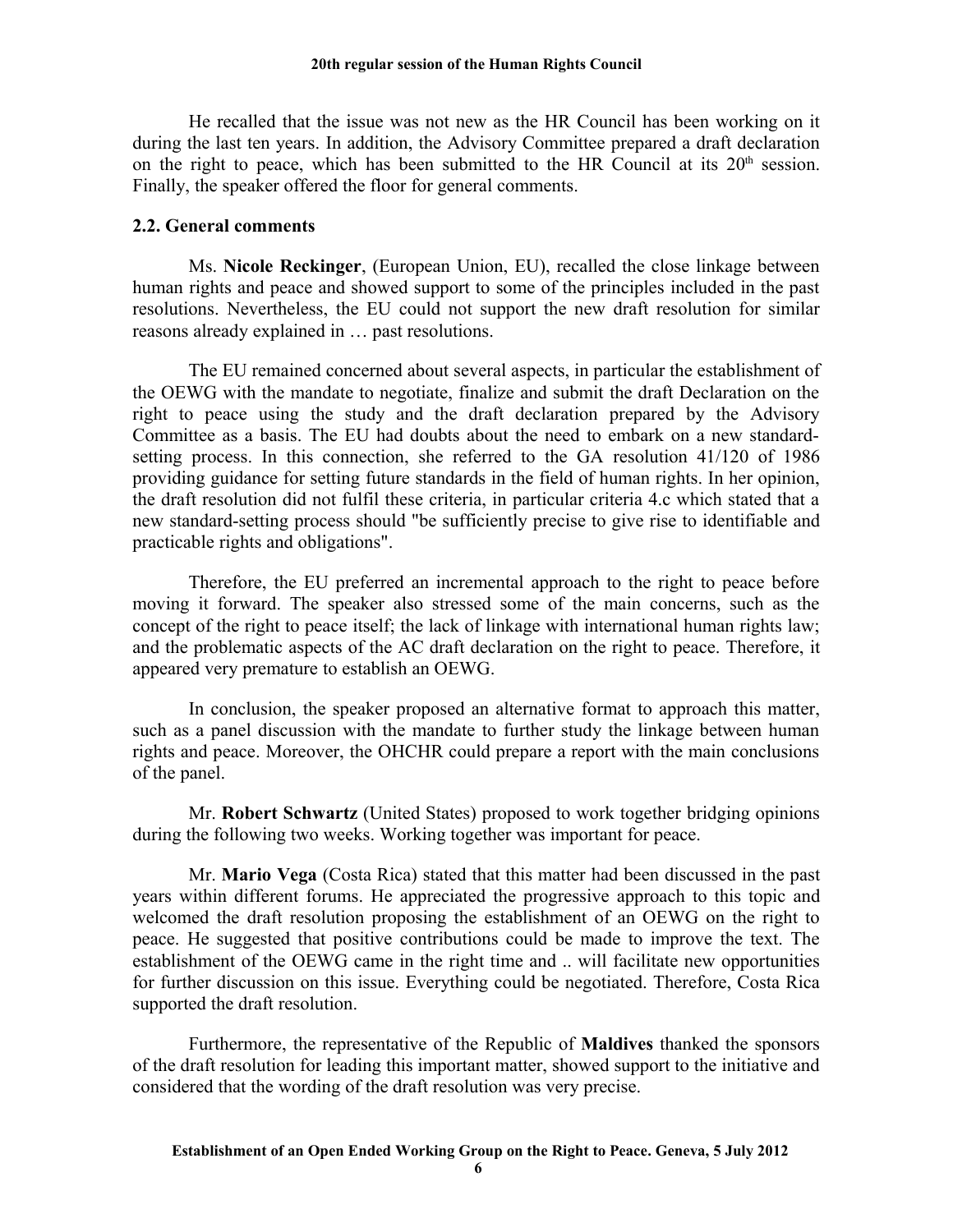Mr. **Theo Rycroft** (United Kingdom) considered that it was an interesting matter and proposed to find common ways to move forward on this topic. He also supported the comments delivered by the EU. He stressed that there is still a lack of consensus regarding this issue, which is why it is premature to establish an OEWG with the mandate to negotiate a text which does not have an initial agreement on certain points. As an alternative, he supported the idea of organizing a panel to discuss the linkages between peace and human rights. To conclude, the speaker stressed that international law does not recognise either the individual or the collective right to peace.

Mr. **Gerold Vollmer** (Austria), stated that he attended the meeting with an open mind, but while he supports the comments made by his colleagues of the EU, he was concerned about some conceptual matters on the right to peace, sharing with his colleague of the United Kingdom that the right to peace does not exist. In addition, the speaker showed disappointment with the report elaborated by the Advisory Committee. Moreover, he indicated that Austria could not be engaged in the future work considering as a basis only the AC draft declaration. Nevertheless, he was ready to hear different proposals while he demanded flexibility from both sides.

Mr. **Juan Antonio Quintanilla** (Cuba) expressed thanks for the constructive comments provided by Mr. Vollmer. However, he insisted that the bottom line of the draft resolution was the establishment of an OEWG to negotiate a future UN Declaration on the right to peace. He also emphasised the procedural nature of the draft resolution, since it did not propose the adoption of a new text. He highlighted that if there was no agreement by the end of the current negotiation, then nothing would be adopted. Therefore, Cuba proposed a negotiation process in an intergovernmental framework…

The representative **of China** fully supported Cuba's excellent initiative and appreciated the work performed by the Advisory Committee until now. Since the right to peace is a universal right of all of us, then a Declaration on this topic should exist. He underlined that once the mandate had been accomplished by the Advisory Committee, it would be the right time to move forward with this matter. Although he showed disagreement with some elements of the draft Declaration, he recognized this text as the starting point for further discussions. Additionally, he stressed that it is not necessary to organise a panel of discussion before the first session of the OEWG, because while there is disagreement with the AC draft Declaration as a whole, a platform is needed to further discuss this matter. Finally, the speaker pledged to collaborate in further discussions.

The representative of **Iran** recognized that the right to peace is an important matter for his country. Therefore, the speaker supported the proposed draft resolution.

Mr. **Alexey Goltyaev** (Russian Federation) supported the existence of the right to peace and welcomed the submission of the AC draft declaration. He recognised that it would most likely be re-shaped through the inter-governmental negotiation process as has happened with the Declaration on human rights education and training in the past. He asked the Cuban delegate how many panels, side events and workshops have already been organised in the latest years on the right to peace and wondered … about the added value of a new panel.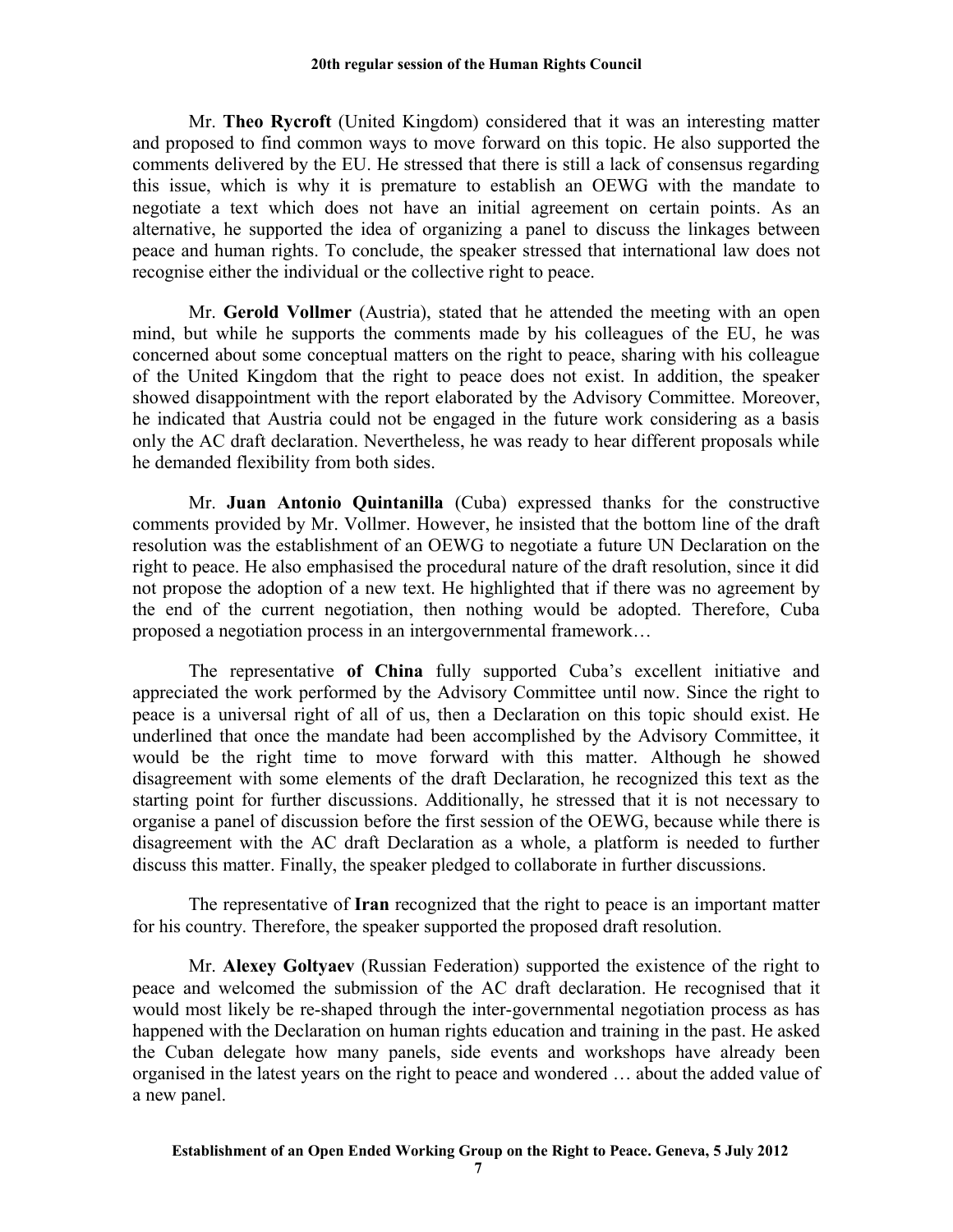Mr. **Juan Antonio Quintanilla** (Cuba) said that surely many delegations were not happy with the AC draft declaration, including Cuba. Therefore, Cuba proposed to establish an intergovernmental working group to negotiate the contents of the text and stated that the only way to achieve this goal was adopting the draft resolution. He thanked the delegations which supported the draft resolution. For those countries which had doubts about the right to peace, the speaker said that the matter has been developed over the last ten years and there have been several resolutions adopted by the Human Rights Council and the General Assembly on the same topic. In addition, several seminars, workshops and meetings have been organised and some independent experts have referred to the right to peace in their reports. To sum up, Cuba proposed to establish the OEWG to negotiate and submit a draft declaration on the right to peace to the Human Rights Council. Furthermore, he recalled that the General Assembly had adopted a Declaration on the right of peoples to peace in 1984, but it was very short and therefore, it deserves to be developed progressively. Finally, the speaker reminded the audience that, at the request of the HR Council, the OHCHR organised an expert workshop on the right of peoples to peace in December 2009 and some experts concluded that a UN Declaration on the right to peace was needed.

The representative of **Japan** shared the views made by the EU and Austria on the lack of recognition of the right to peace in international law and proposed that peace and security issues should be discussed in other forums. In addition, she said that each country has the responsibility to promote the human rights of its citizens and that Japan has traditionally opposed to the right to peace. Finally, the speaker showed concern on the financial implications for the establishment of the OEWG.

Mr. **Juan Antonio Quintanilla** (Cuba) thanked the Japanese colleague for raising the issue of the financial implications of the draft resolution. He stressed that it should not be a problem, since the Human Rights Council has recently agreed to spend 2 million dollars for the establishment of the Commission on Enquiry on the human rights situation in Syria. On the contrary, the OEWG would only need half a million dollars.

### **2.3. Proposals of amendments.**

After the general comments, the Cuban diplomat opened the floor for specific amendments to the draft resolution:

With regards to the title included in the draft resolution, which says "United Nations Declaration on the Right to Peace", **Denmark** on behalf of European Union proposed the following alternative title "UN Declaration on Human Rights and Peace". The delegate of **Cuba** immediately replied that his country cannot accept Denmark's proposal as the right to peace is vital for Cuba. He reminded the audience that Cuba had accepted to change the concept from the 'right of peoples to peace' to the 'right to peace'.

Next, the representative of the **United States of America** supported the EU amendment and additionally proposed "Peace as a vital requirement for the full enjoyment of all human rights by all" in accordance with a resolution on this matter adopted by the UN General Assembly. The representative of **Cuba** reminded the participants that the Human Rights Council has always used the title of the right of peoples to peace but that this year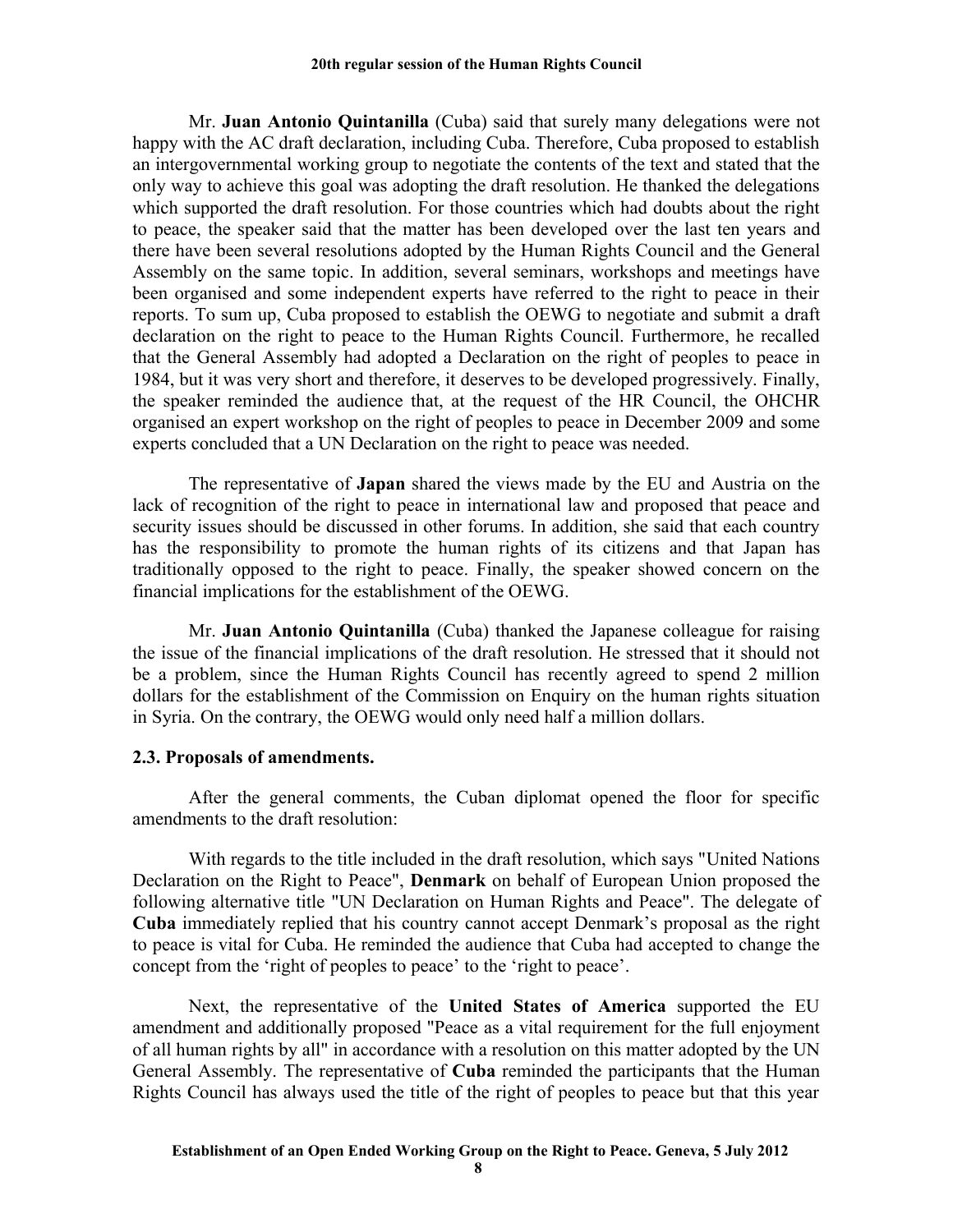Cuba would be more flexible and use the concept of the right to peace in its double dimension, individual and collective, in accordance with civil society suggestions.

The representative from the **Russian Federation** recalled that the Declaration on the Right to Development was adopted by consensus and that this Declaration did not have many differences with the right to peace. In turn, the representative of **Austria** proposed another title, taking into account that the Declaration on the right to peace had not yet been adopted and that it was only an aim.

The representative of **Cuba** said that it could study this possibility in the line of the Declaration on human rights education and training, and could include the title of "right to peace".

The representative of **China** stated that it would prefer to keep the title as such and supported the comments made by the Russian delegate on the Declaration on the right to development, and also added that this Declaration is not a prejudgement of the process but a common goal for all states.

The representative of **Cuba** said that it is very difficult to change the title as the main sponsors of this resolution did not want to do so.

The representative of the **United Kingdom** said that bearing in mind that the right to peace does not exist at all, the concept "peace and human rights" could be used, without making any reference to the right to peace.

The representative of the **Netherlands** stated that it did not support the Declaration on the right of peoples to peace adopted in 1984 and that therefore, they could not support the current draft resolution. While it was important to consider the input from civil society, not all noble goals were related to human rights, namely, the right to peace, the right to happiness or the right to a future better world. Besides, he stated that the international community should only pay attention to justiciable rights.

The representative of **Switzerland** supported the comments made by the EU and USA, and she referred to the relationship between peace and human rights.

The representative of **Argentina** supported the title included in the draft resolution. Finally, the representative of the **Russian Federation** said that peace is an indispensable precondition for the enjoyment of all human rights.

Regarding the first preambular paragraph of the draft resolution, which states **"***Recalling all previous resolutions on the promotion of the right of peoples to peace adopted by the General Assembly, the Commission on Human Rights and the Human Rights Council, in particular resolutions 14/3 and 17/16, in which the Council requested the Advisory Committee, in consultation with Member States, civil society, academia and all relevant stakeholders, to prepare a draft declaration on the right of peoples to peace*", the **European Union** stated that, taking into account that the AC draft declaration on the right to peace is quite problematic; any reference to the Declaration should be deleted from draft resolution.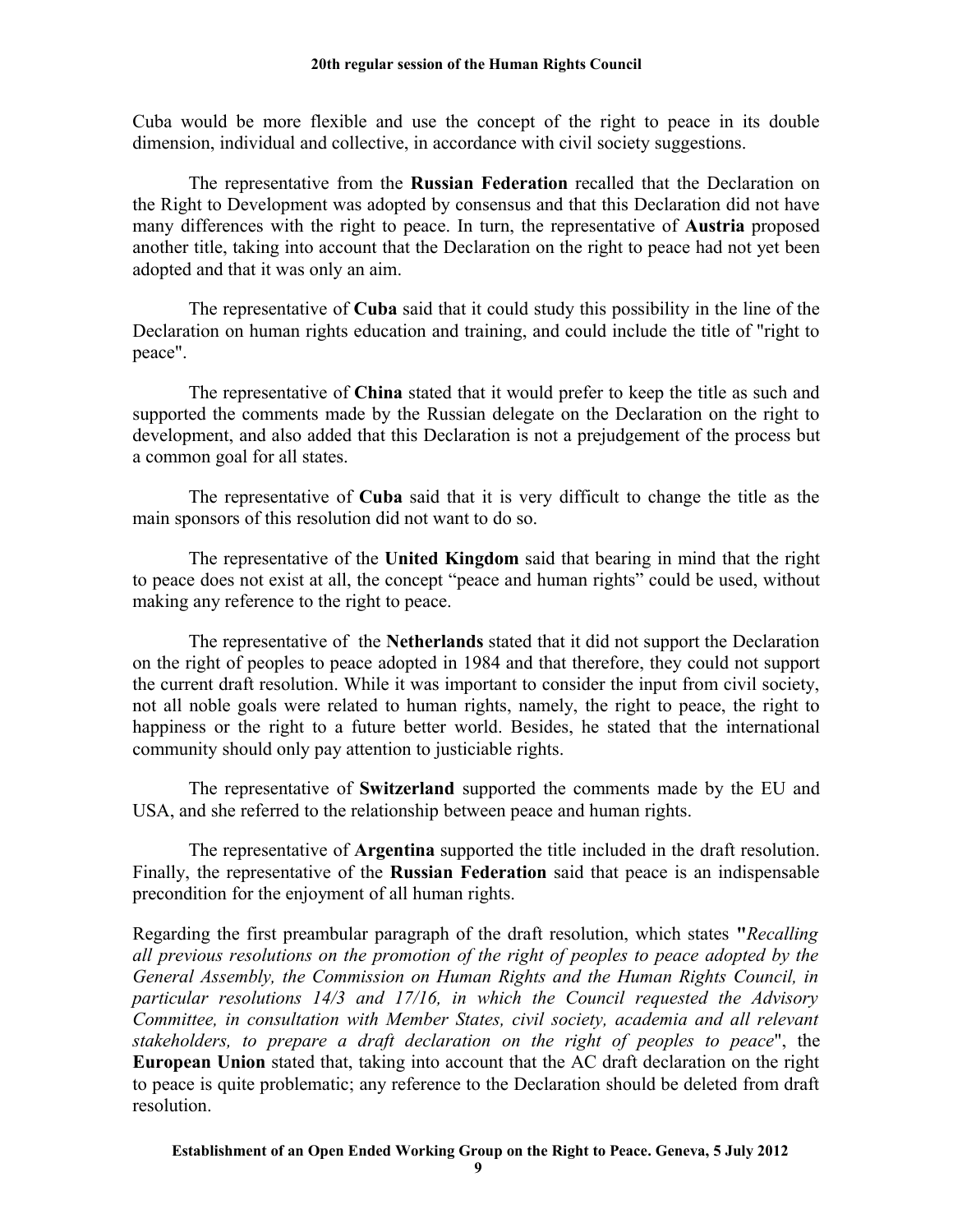The representative of **Cuba** said that a reference to the draft AC Declaration is very important since this expert body received a mandate from the Human Rights Council to elaborate a Declaration.

The representative of the **United States of America** preferred to delete the reference to the declaration in the paragraph as it was problematic and divisive. In turn, the representative of **Costa Rica** requested the sponsors of the draft resolution to keep the paragraph and any reference to the Declaration prepared by the Advisory Committee.

Regarding the second preambular paragraph which states "*Recalling also General Assembly resolution 39/11 of 12 November 1984 entitled "Declaration of the Right of Peoples to Peace" and the United Nations Millennium Declaration*", the **European Union** said that since it does not recognise resolution 39/11 of 12 November 1984 and it would rather just take note of it.

The representative of **Cuba** stated that it is not possible to change the language of the 1984 resolution so many years after its adoption by the General Assembly. In turn, the representative of the **Russian Federation** indicated that the Human Rights Council is a subsidiary body of the General Assembly.

Afterwards, the representative of the **United States of America** proposed to include the following paragraph of the Universal Declaration of Human Rights: "Whereas recognition of the inherent dignity and of the equal and inalienable rights of all members of the human family is the foundation of freedom, justice and peace in the world". The representative of **Cuba** welcomed this amendment and invited the USA delegate to submit it in writing.

With regards to the third preambular paragraph, which states "*Determined to foster strict respect for the purposes and principles enshrined in the Charter of the United Nations*", governmental representatives did not make comments.

As far as the fourth preambular paragraph, which states "*welcoming the important work being carried out by civil society organizations for the promotion of the right to peace and their contribution to the codification of that right*", the **European Union** said that it preferred to use the verb "noting" instead of "welcoming" and to refer not only to NGOs working on the right to peace, but on peace in general.

In turn, the representative of **Cuba** said it was a surprise that the European Union did not want to support and welcome civil society contributions when the EU usually promotes the right of CSOs to participate and speak at the Human Rights Council.

The representative of the **United States of America** said that it would like to thank all NGOs, which work in the field of human rights and peace, and not only those on the right to peace and therefore, he proposed the following alternative paragraph: "Welcoming the important work being carried out by civil society and organisations in the promotion of peace and human rights for all".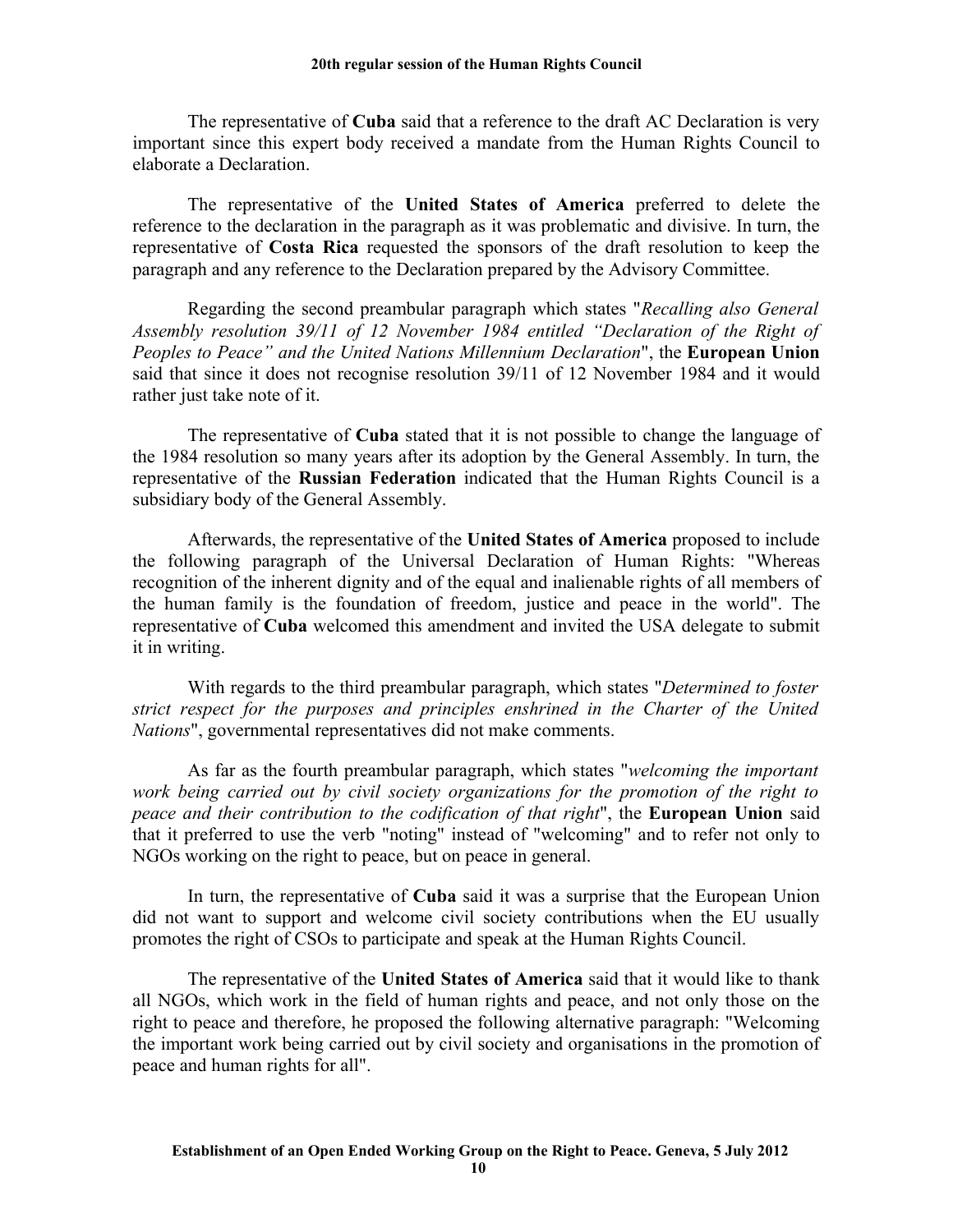The representative of **Cuba** proposed to add the following sentence: "and, in particular the right to peace".

The representative of the **Russian Federation** showed concern about the concept of codification as it can be only performed by the inter-governmental working group and was reluctant to accept the role played by civil society in the promotion of the right to peace.

In turn, the representative of **Cuba** informed that there were more than one thousand CSOs working in the process of the right to peace and recalled the adoption in 2010 by CSOs of the Santiago Declaration on the Human Right to Peace. Therefore, Cuba wanted to refer to this important contribution and same language was included in the resolution on the right to peace adopted last year. Moreover, Cuba would like to refer to the CSOs' contribution precisely on the right to peace.

The representative of **China** stated that although it welcomed the CSOs' contribution, China is concerned by the use of the concept of codification.

With regard to the fifth preambular paragraph, which states "w*elcoming also the submission of the draft declaration prepared by the Advisory Committee contained in its study submitted to the Council (A/HRC/20/31)*", the **European Union** said that bearing in mind that the AC draft Declaration was problematic, the EU proposed to delete the paragraph.

The representative of the **United States of America** also proposed to delete or turn down any reference to the AC draft declaration as significant concerns about it have been voiced in the room.

The representative of **Cuba** answered that mention should be made of the work carried out by the Advisory Committee as it had spent two years in the elaboration of the draft declaration and, therefore, it would be very impolite not to recognise in the draft resolution the AC work.

The representative of **Costa Rica** recalled that the Advisory Committee had been working on this declaration during the last two years and proposed to include the sentence "taking note of the submission".

The representative of **Singapore** proposed the concept of "taking note" as it was not very happy with the AC draft declaration.

The representative of **Cuba** stressed that if no delegation was satisfied with the draft Declaration, they would have an excellent opportunity to redraft it in the intergovernmental OEWG.

With regard to the first operative paragraph, by which the HR Council "*decides to establish an open-ended intergovernmental working group with the mandate of negotiating, finalizing and submitting to the Council a draft United Nations declaration on the right to peace, on the basis of the draft submitted by the Advisory Committee*", the **European Union** proposed an alternative format, such as a panel discussion and therefore,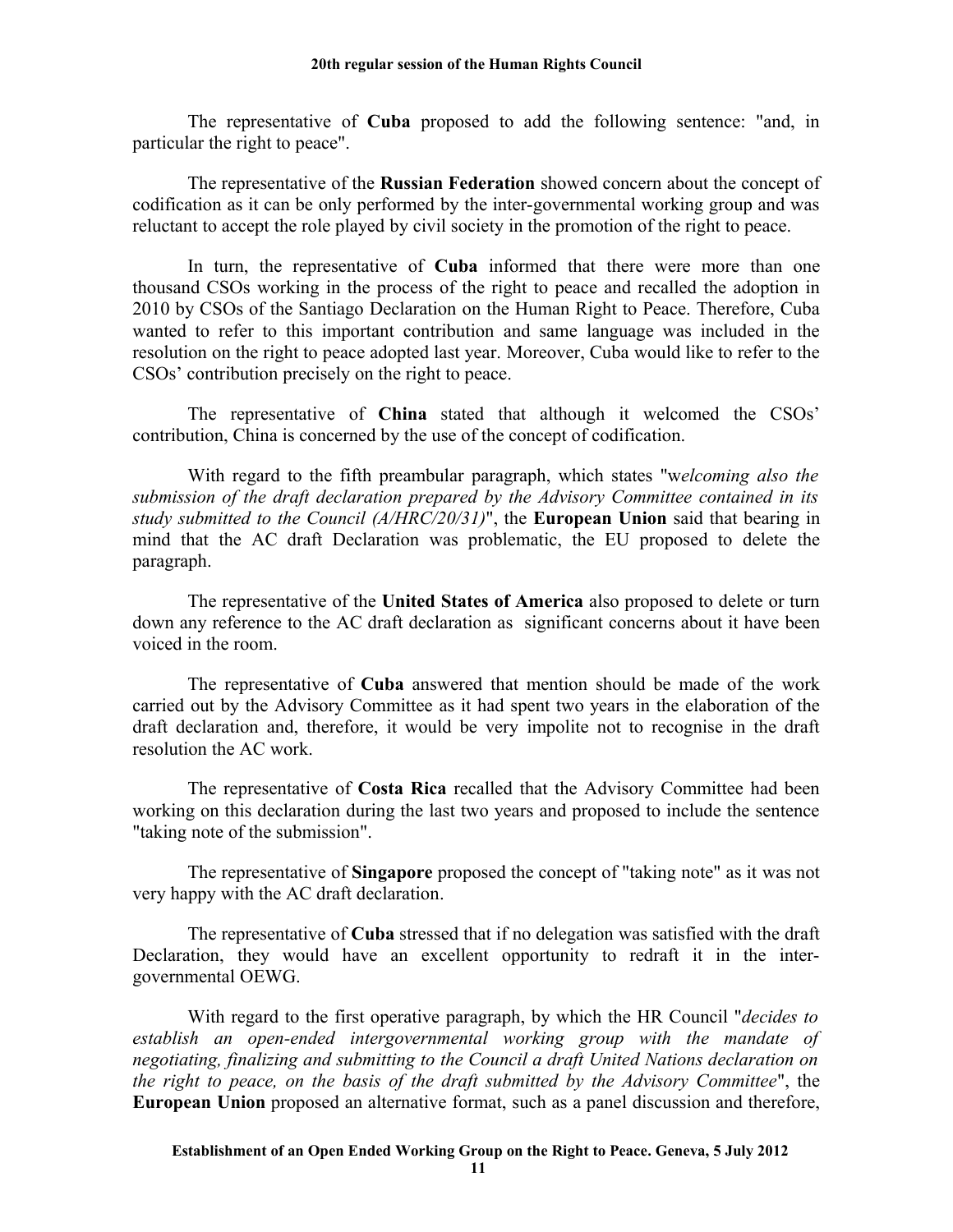re-shaped the paragraph in the following terms: "decides to convene within existing resources during the twenty-first session of the Human Rights Council a panel discussion on the world concern about the respect and protection of human rights and to have a constructive and transparent dialogue on the issue of human rights and peace".

The representative of **Cuba** replied that the main intention of the draft resolution was to establish an OEWG and that therefore, it can not accept the idea to convene a panel. In addition, he added that on 15-16 December 2009 the OHCHR organised a workshop with the participation of worldwide experts and governmental representatives, and that the amount of hours of this workshop would always be higher than the three hours proposed for the possible panel. At the outcome of the expert workshop the Human Rights Council requested the Advisory Committee to prepare a draft declaration and all governmental representatives had the opportunity to share their opinions with the AC experts during the debates on the right to peace. Besides, he thought a panel would be a step backwards in the progressive approach to the right to peace. To conclude, the EU proposal could not be accepted.

The representative of the **Russian Federation** welcomed the organisation of a panel discussion, but only after the establishment of the OEWG was completed.

The representative of **Cuba** agreed with this new proposal, but always after the establishment of the OEWG and as one of the possible recommendations adopted by the future working group.

The representative of the **United States of America** said that taking into account that many delegations were very concerned with the AC work, other options and modalities should be studied.. In addition, many governments did not have the opportunity to send their comments to the AC draft declaration, so that it would be very useful to organise a panel in order to give the opportunity to all governments to share their views and opinions. That would give them the chance to reach an agreement on a text they all find acceptable, which will allow all of them to move forward in this matter.

The representative of the **United Kingdom** endorsed the suggestions proposed by the EU and USA and asked the Cuban delegate to accept the EU´s proposals.

Immediately, the representative of **Cuba** reaffirmed his support to the AC work and recalled that the AC established a drafting group composed of six AC experts, which sent out a questionnaire to all stakeholders. Besides, he stated that during the AC plenary sessions all governments had the opportunity to share their views with the AC experts and again reminded them that one of the recommendations of the OEWG could be the organisation of a panel discussion.

The representative of **Algeria** expressed his support for the establishment of an OEWG as an excellent opportunity to reach an agreement about the concept of the right to peace.

The representative of **China** proposed that the panel discussion should be organised after the establishment of the OEWG and only if extra-budgetary funds would be available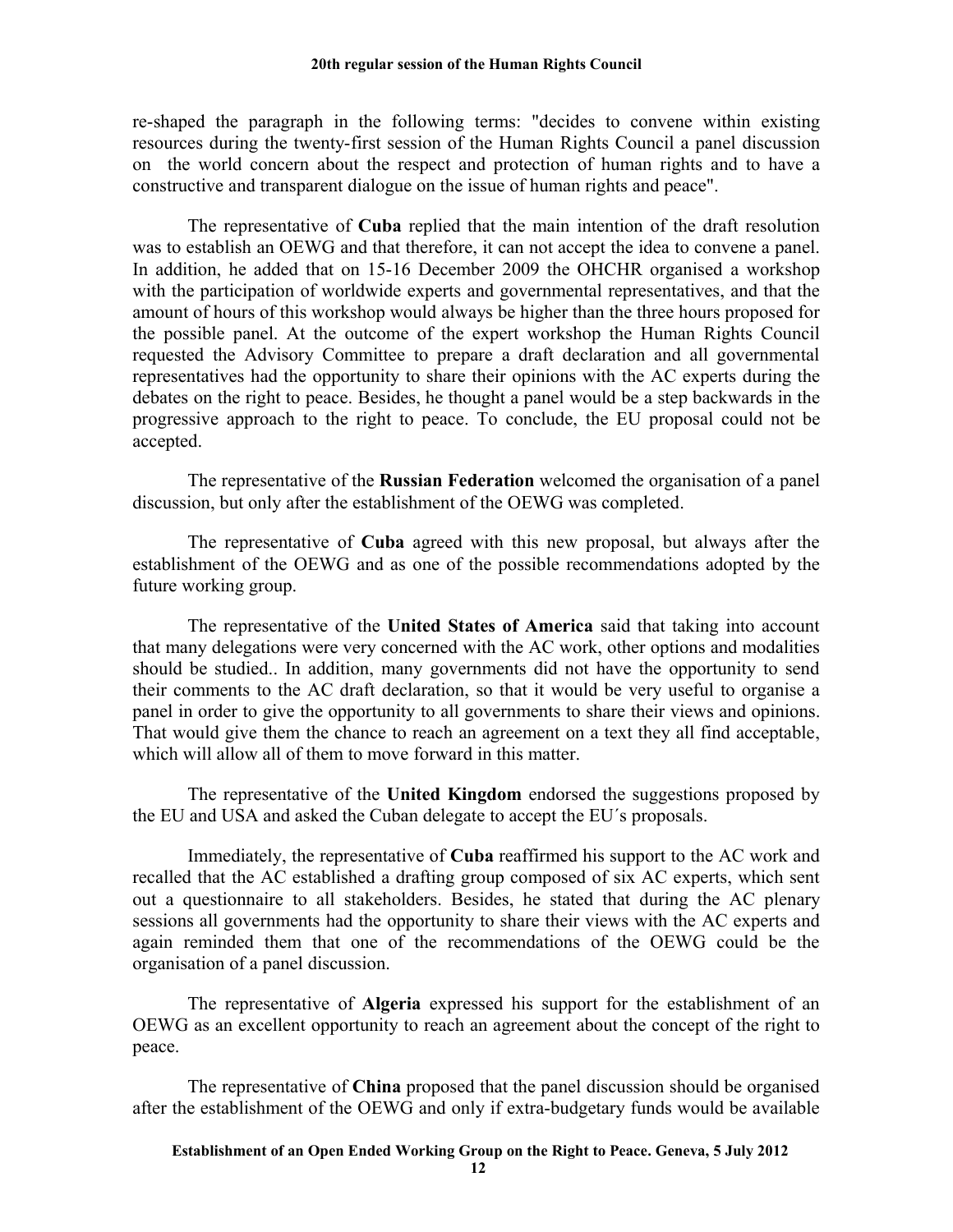to convene it. He also supported the AC draft declaration as a basis to start the negotiation process.

The representative of **Cuba** asked all diplomats attending the informal meeting if they truly thought that three hours of a possible panel discussion would be more useful than five working days of an OEWG.

The representative of the **United States of America** stated that in the OHCHR workshop held in 2009 only 16 governmental delegates participated and that therefore, a panel on this matter would give an opportunity to all Permanent Missions to share their opinions.

The delegate of **Cuba** replied that the low participation at the expert workshop did not mean that states were not interested in this topic and that usually there were many meetings in Geneva at the same time, so that small delegations cannot actively participate in all meetings happening at the United Nations (ex. HRC, ILO, OMS or Conference on Disarmament).

The representative of the **United Kingdom** asked about the added value regarding the money to be spent in this OEWG.

The representative of **Cuba** replied that half million dollars is nothing taking into account that enquiry commissions established by the HR Council usually cost two millions dollars each.

The representative of **Singapore** proposed that the OEWG should also start its work on the basis of other possible texts.

The representative of **Cuba** responded that it could include an amendment in the line of "without prejudging future developments, further discussions or debates on this issue". However, reference to the AC declaration was necessary since the working group could not start the negotiation process without any reference.

The representative of **Costa Rica** said that the draft AC declaration was only the starting point for a later negotiation process to be carried out by the OEWG and that the creation of this new UN body would be the only way for the States to re-shape the initial text elaborated by the Advisory Committee.

The representative of **Cuba** repeated that it could include an amendment to recognise other possible contributions as basis of the future work of the OEWG.

The representative of the **Netherlands** indicated that it could not foresee that the outcome of the negotiation process would conclude with the adoption of a declaration on the right to peace. In addition, he recalled GA resolution 41/120 of 1986 on setting international standards in the field of human rights, particularly its paragraph 4, which stated the following: *"invites Member States and United Nations bodies to bear in mind the following guidelines in developing international instruments in the field of human rights; such instruments should, inter alia: (a) Be consistent with the existing body of*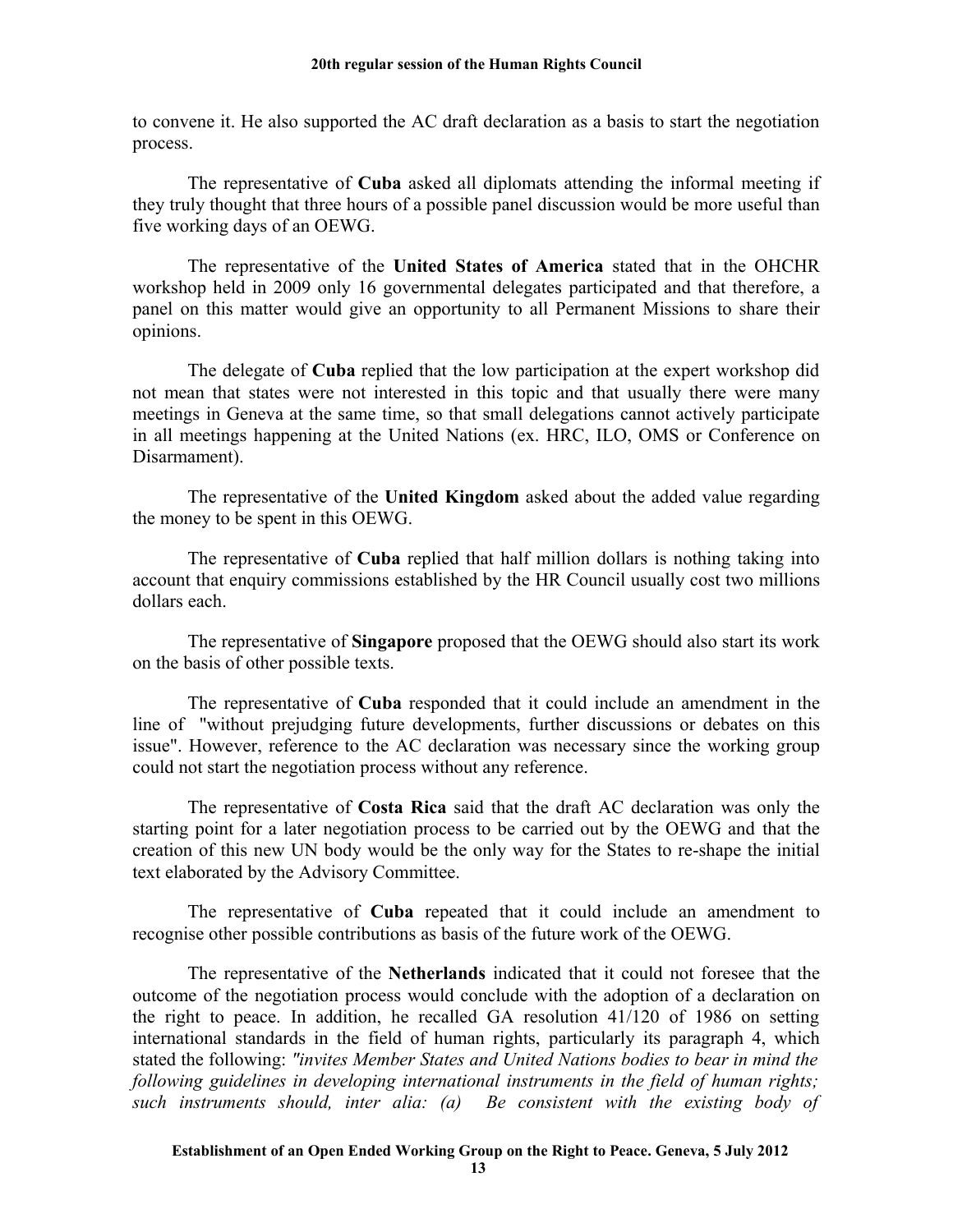*international human rights law; (b) Be of fundamental character and derive from the inherent dignity and worth of the human person; (c) Be sufficiently precise to give rise to identifiable and practicable rights and obligations; (d) Provide, where appropriate, realistic and effective implementation machinery, including reporting systems and (e) Attract broad international support"*.

The representative of **Cuba** replied that the same language regarding the negotiation process was included in the resolution on the Declaration on Human Rights Education and Training, which established an OEWG to elaborate this declaration. In addition, the main objective of the OEWG was not only to negotiate but also to finalize the declaration on the right to peace.

The representative of the **Netherlands** replied that the Declaration on Human Rights Education and Training had a broader support.

The representative of **Cuba** reminded the participants that the resolution on the right to peace usually has the support of 34 Member States of the HRC and that only 14 Member States vote against it.

The representative of the **United Kingdom** said that the establishment of the OEWG would be a divisive initiative and that therefore, it was strongly advisable to reach a minimum consensus about the right to peace before moving forward the issue of its codification.

The representative of the **United States of America** agreed with the comments made by his colleagues from United Kingdom and Singapore and asked Cuba whether it could be flexible regarding the establishment of an OEWG.

The representative of **Cuba** stressed that the red line was the establishment of an OEWG and that he could include the following amendment proposed by Singapore: "without prejudging future works and developments of this issue". In addition, he reminded that a large number of States supported the further development of the right to peace.

As regards to the second operative paragraph, which states that the HR Council "*also decides that the working group shall hold its first session for seven working days in 2013, before the twenty-second session of the Council*", **Denmark,** on behalf of the European Union, proposed to delete this paragraph on the basis of the panel discussion proposed as an alternative.

In reference to the third operative paragraph, which "*requests the Office of the United Nations High Commissioner for Human Rights to provide the working group with the necessary assistance for it to fulfil its mandate*", **Denmark** on behalf of European Union proposed the following alternative language: "*requests the Office of the United Nations High Commissioner for Human Rights to invite the special procedures, States and other stakeholders, including relevant UN bodies and agencies with the view to participate in the panel discussion".*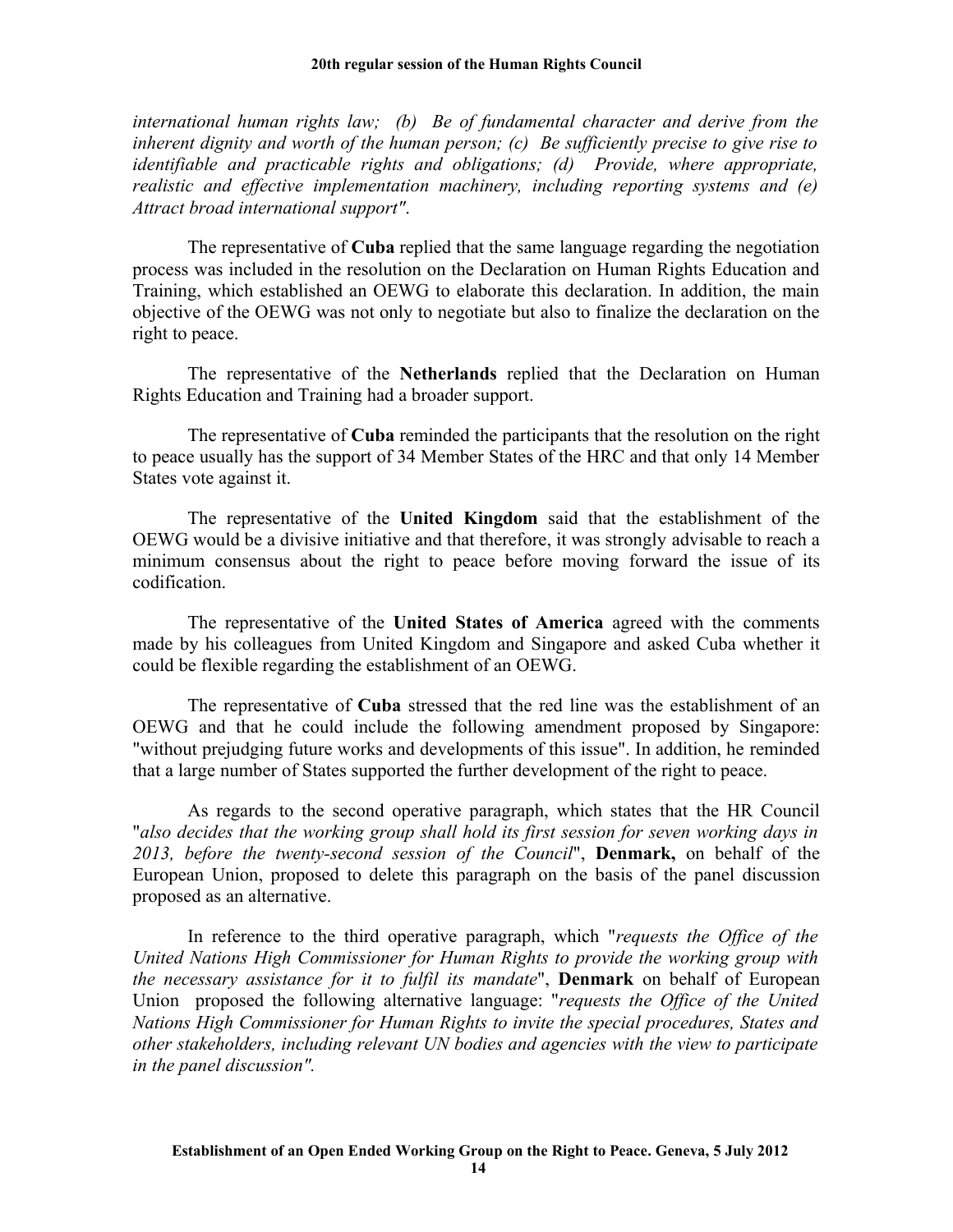With regards to the fifth operative paragraph, which "*requests the President of the Council to invite the Chairperson of the Advisory Committee drafting group on the draft declaration to participate at the first session in the meetings of the working group*", **Denmark** on behalf of the European Union, proposed to delete this paragraph on the basis of the panel discussion proposed as an alternative.

Concerning the sixth operative paragraph, which "*invites Member States, civil society, and all relevant stakeholders, to contribute actively and constructively to the work of the open-ended intergovernmental working group*", **Denmark,** on behalf of the European Union proposed to remove any reference to the OEWG and substitute it by a panel discussion.

With respect to the seventh operative paragraph, which "*requests the working group to submit a report on progress made to the Council for consideration at its twenty-third session*", **Denmark,** on behalf of the European Union, proposed the following alternative language: "*requests the UN Office of the High Commissioner for Human Rights to prepare a report about the outcome of the panel discussion in a format of summary"*.

Finally, the representative of **Cuba** concluded that there were two groups of States, one supporting the establishment of an OEWG and the other opposing it. However, there was a majority of States supporting the establishment of the new OEWG that agreed to move forward the development of the right to peace. The final decision as far as engaging or not in the process relies only upon them. He opened the possibility to convene another informal consultation meeting.

### **2.4. Participation of CSOs**

Mr. **David Fernandez Puyana**, Representative in Geneva of the **Spanish Society for International Human Rights Law**, the **International Observatory of the Human Right to Peace** and the **International Association of Peace Messenger Cities**, thanked the representative of Cuba for convening the informal consultation meeting.

He recalled that pursuant to resolution 33/73 ("*Declaration on the Preparation of Societies for Life in Peace")* adopted without opposition by the General Assembly on 15 December 1978, "every nation and every human being, regardless of race, conscience, language or sex, has the inherent right to life in peace". In addition, on 12 November 1984, the UN General Assembly adopted in its resolution 39/11 the *Declaration of the Right of Peoples to Peace* by which "solemnly proclaimed that the peoples of our planet have a sacred right to peace". The recorded vote of the last resolution was as follows: Ninety-two votes in favor and no vote against. It follows that the international community agreed by consensus on the recognition of the right to peace.

He also mentioned HR Council resolution 17/16 of 17 June 2011 and Advisory Committee (AC) recommendation 8/4 of 24 February 2012, by which the AC submitted to the HR Council its (third) draft declaration on the right to peace.

The AC report stated that in the original mandate of the HR Council reference was made to "the right of peoples to peace"; the Advisory Committee proposed the term "right to peace", which was found "to be more appropriate and includes both the individual and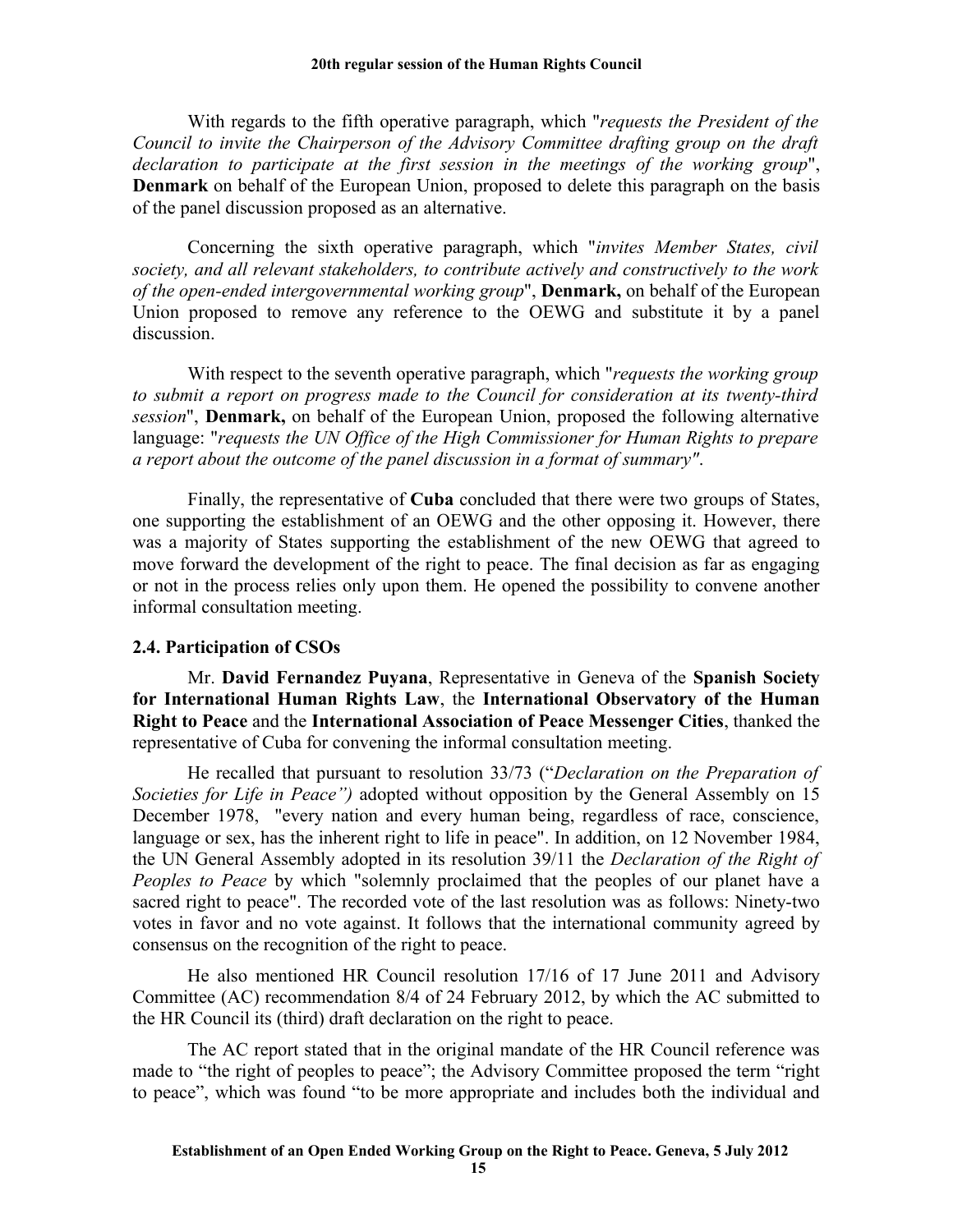collective dimensions" (paragraph 6). In addition, "the draft declaration focuses on standards relating to international peace and security as core standards (elements of negative peace, absence of violence), and includes standards in the areas of peace education, development, the environment, and victims and vulnerable groups as elements of a positive peace" (paragraph 7).

Finally, he reminded that at its 20th session the HR Council also had before it the joint CSOs' written statement entitled, *A Working Group to Continue the Codification Process of the Human Right to Peace,* sponsored by 1.041 CSOs and cities worldwide, by which they called on the HR Council to establish an OEWG to continue the codification process of the right to peace, taking duly into account all preparatory work, including the input from the civil society organizations.

Ms. **Nicole Savia**, representative in Geneva of the **International Association of Democratic Lawyers** and the **American Association of Jurists**, thanked Cuba for leading this important issue and the other Member States that supported and co-sponsored the initiative. She fully supported the draft Declaration and the establishment of an OEWG using the AC draft Declaration as a model. Peace is the primary goal of the United Nations and the UN Charter is very clear in this respect. She said that humankind was witnessing an alarming step down in the protection and enforcement of human rights law. In this context, she believed that a Declaration on the right to peace is needed more than ever. The AC draft Declaration represented a significant improvement in the definition and concept of the right to peace, and a major step forward in regards to the GA Declaration on the right of peoples to peace of 1984. Many years have elapsed since the GA proclaimed that all people of the world have the sacred right to peace and that the promotion of this right constitutes a fundamental obligation for each State. Therefore, the HR Council had to take its responsibility in order to make operative the right to peace in a transparent and open manner and in collaboration with civil society. A written statement on the right to peace was submitted by her organizations explaining in detail their position.

Ms. **Maria Mercedes Rossi**, representative in Geneva of the **Associazione Comunità Papa Giovanni XXIII**, thanked the Cuban delegate for convening the informal consultation meeting, giving the CSOs the opportunity to take the floor and using the concept of the right to peace in its double dimension, individual and collective. She supported the establishment of an OEWG taking as a basis the AC draft Declaration and other possible inputs or texts in the line of the proposal made by Singapore.

Mr. **Yorio Shiokawa,** representive in Geneva of the **Japanese Committee on the Human Right to Peace,** invited the Japanese Government to discuss this issue with the Japanese peace movement.

Ms. **Gala Maric,** representative of **Nord-Sud XXI**, thanked Cuba and the other sponsors for moving forward this important draft resolution. She welcomed it as it was appropriate and timely. Therefore, she supported the establishment of the OEWG and announced her organization's engagement in the future work of the OEWG.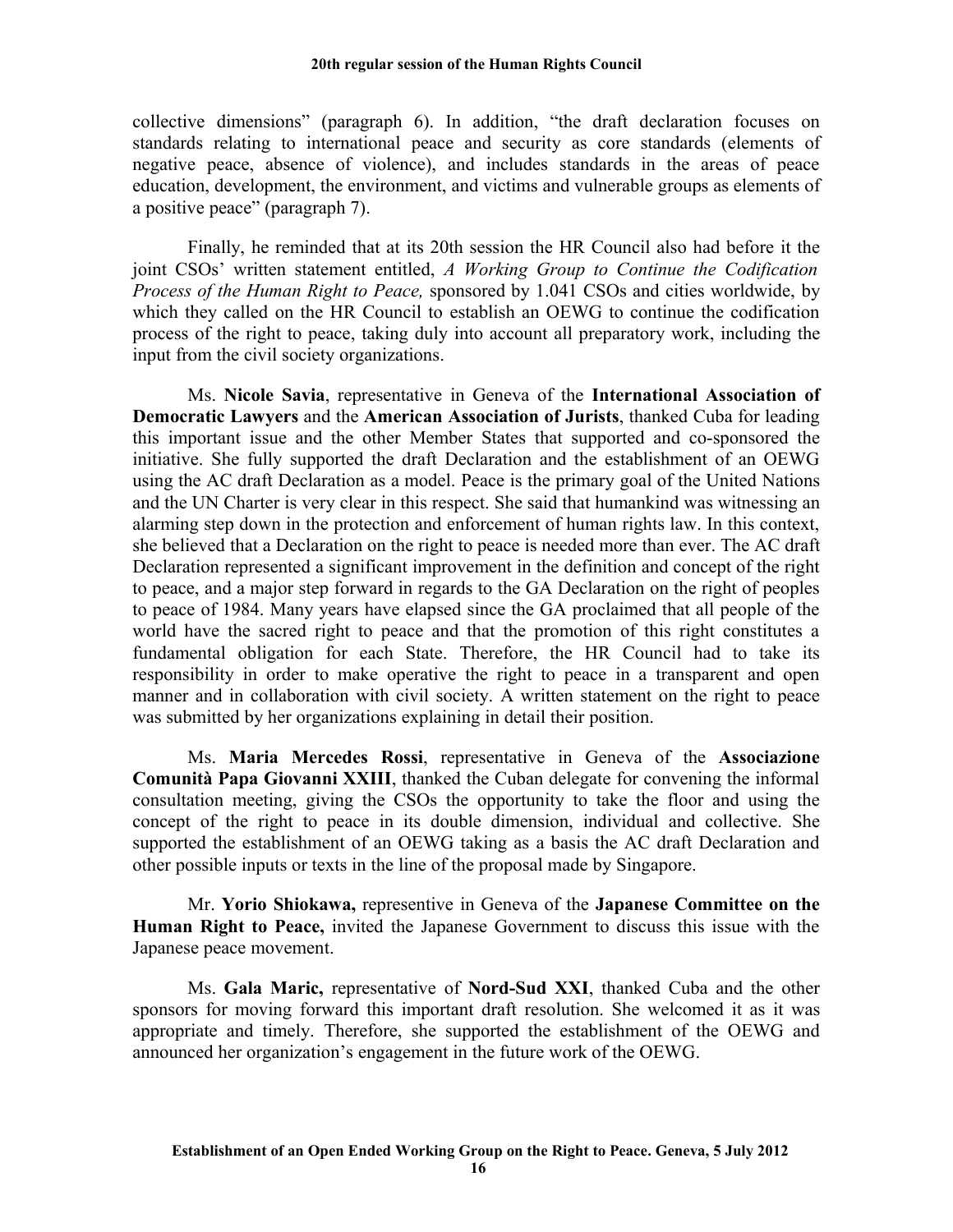### **2.5. Conclusion**

At the end of the meeting, Mr. **Juan Antonio Quintanilla** quoted Shakespeare as follows,: there are two possibilities, to be engaged or not. Therefore, he invited his governmental colleagues to take their decisions. Finally, he requested them to let him know in advance about their final decision on this topic.

### **3. Plenary session on the AC draft Declaration on the right to peace**

On 29 June 2012 the plenary of the HR Council discussed the (third) AC draft declaration on the right to peace. In the general debate, representatives of nine States $\delta$ , three International Organisations<sup>[9](#page-16-1)</sup> and ten  $CSOs<sup>10</sup>$  $CSOs<sup>10</sup>$  $CSOs<sup>10</sup>$  took the floor.

### **3.1. Member States**

**Cuba** introduced draft resolution L.16 on behalf of the sponsors and asked the HR Council to adopt the resolution by consensus. It recalled that the right of peoples to peace was enunciated and approved by the General Assembly in its resolution 39/11 in 1984. Since then, little is known about the efforts aimed at developing and implementing a mechanism which permits the real progress towards the enjoyment of this right. The collective security system established by the Charter of the United Nations, despite having the maintenance of international peace and security as its main objective, has been ineffective in these efforts.

Each day peoples of the world seem further away from the enjoyment of the right to peace. The wars of prey in which we live in modern times bear witness to the current threat. According to various sources, more than 111 million people have been killed in armed conflicts as a consequence of modern wars. If the World War I civilian casualties were only 5% ??? of the total casualties, the wars of conquest carried out after 1990 -mainly in Iraq and Afghanistan-, the innocent deaths were 90% ??? of total casualties. The proportion of children casualties in these conflicts was horrible and unprecedented.

In this context Cuba welcomed the submission of the draft declaration on the right to peace prepared by the Advisory Committee. It should include standards on education for peace, development, environment and rights of victims, disarmament and rights of vulnerable groups. Aware of the importance of this matter, Cuba requested the establishment of an intergovernmental OEWG with the mandate to negotiate a declaration on the right to peace.

<span id="page-16-0"></span><sup>8</sup>Algeria, Bolivia, China, Cuba, Costa Rica, Ecuador, Sudan, Viet Nam and Venezuela (Bolivarian Republic of).

<span id="page-16-1"></span><sup>9</sup>Denmark (on behalf of the European Union), Senegal (on behalf of the African Group) and the representative of the Organization of the Islamic Cooperation.

<span id="page-16-2"></span><sup>&</sup>lt;sup>10</sup>International Association of Peace Messenger Cities (in association with SSIHRL and the IOHRP), Associazione Comunità Papa Giovanni XXIII, International Association of Democratic Lawyers, International Buddhist Relief Organisation, Rencontre Africaine de Défense des Droits de l'Homme, Worldwide Organization for Women, Commission africaine des promoteurs de la santé et des droits de l'homme, Verein Sudwind Entwicklungspolitik, Nord Sud XXI and Comité International pour le Respect et l'Application de la Charte Africaine des Droits de l'Homme et des Peuples.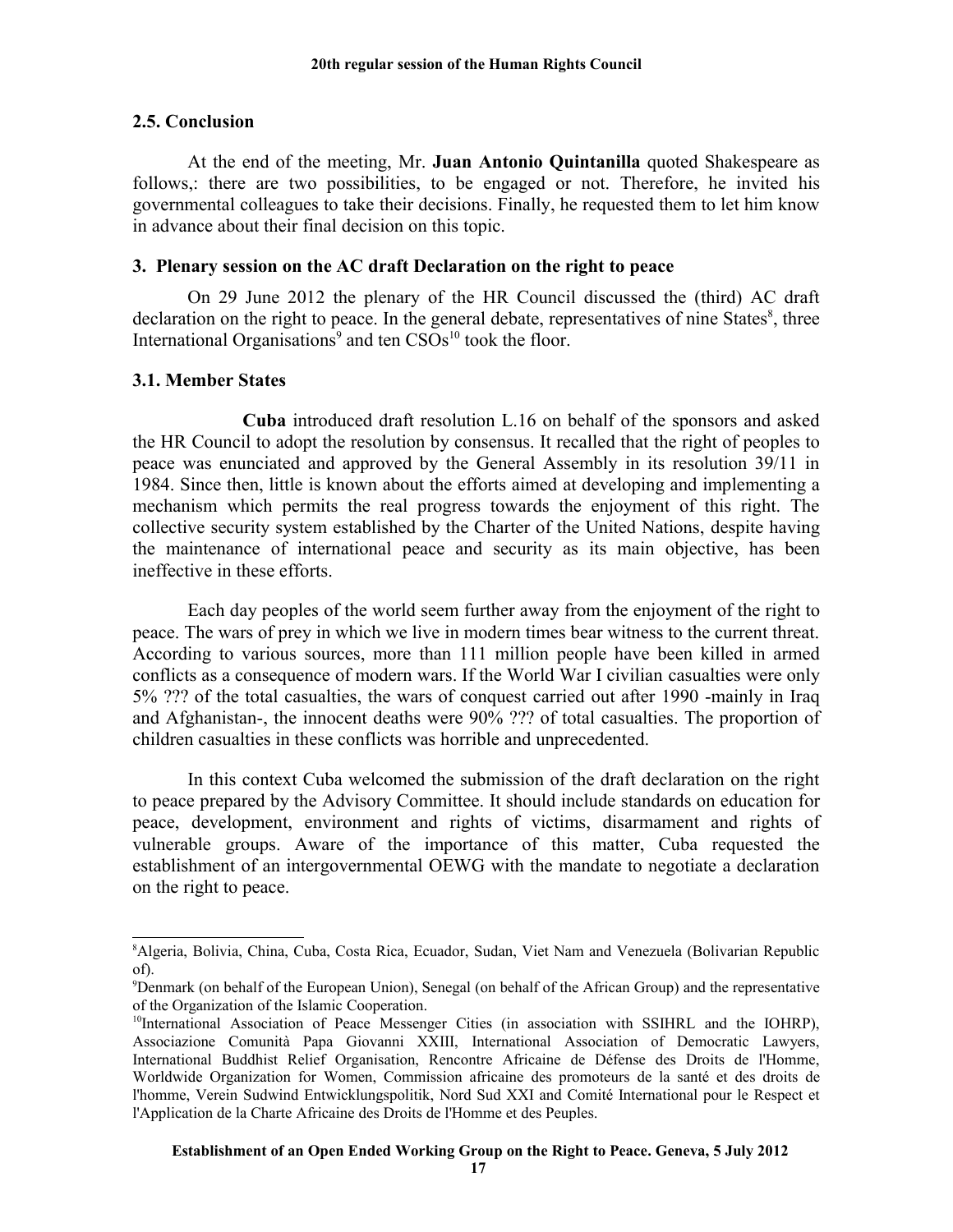**Denmark**, speaking on behalf of the **European Union,** said that the EU and its Member States took note of the conclusion of the draft declaration of the Advisory Committee on the right to peace. However, the EU reminded its view that a "right to peace" does not exist under international law.

**Senegal** (speaking on behalf of the **African Union**) thanked the Advisory Committee for its work and took note of the draft Declaration on the right to peace submitted to the HR Council. Since the mandate of the Advisory Committee came to an end, it was the Council's responsibility to decide its follow-up. In this perspective, the African Group stressed that the consultations and negotiation process of the draft Declaration on the right to peace should be transparent, inclusive and constructive, within an intergovernmental framework. In addition, the consultations should be well structured and organized, taking into account the heavy amount of meetings and constraints. In this respect, the provisional timetable for negotiations should be proposed in due course.

The African Group shared the Advisory Committee's approach in regards to the education and training on peace and the right to development. For the remaining points and without going into the substance, the African Group reserved its position regarding some issues which go beyond the jurisdiction of the HR Council and some controversial notions. Moreover, the right to peace should be based in the following core principles: respect, dignity, solidarity, tolerance, rejection of violence, conflict prevention and resolution of conflicts by peaceful means.

The speaker recalled the GA resolution 60/251 of 2006 on the establishment of the Human Rights Council, and in particular the paragraph which acknowledged that peace and security, development and human rights are the pillars of the United Nations system and the foundation for collective security and well-being. Therefore, the GA recognised that development, peace and security and human rights were interlinked and mutually reinforcing. In addition, the African Charter on Human and People's Rights recognised the right to peace. For all these reasons, the African Group will support the adoption of a Declaration on the right to peace and contribute to its elaboration in a constructive spirit.

**China** thanked the Advisory Committee for its report. Since the Advisory Committee is the "think tank" of the HR Council, China supported the Advisory Committee in carrying out studies and reports at the request of the HR Council. Therefore, China welcomed the draft Declaration on the right to peace prepared by the Advisory Committee. In accordance with the UN Charter, all international disputes should be resolved through peaceful means rather than wars. Dialogue offers an important contribution because it helps to reduce differences and resolve disputes, avoid the use or the threat of use of force and enforce peace and international security. The right to peace and the right to development are fundamental rights and they complement each other.

**Costa Rica** stated that as in the previous regular sessions of this Council Costa Rica wanted to refer to the work of the Advisory Committee, … specifically, the draft Declaration on the right to peace requested by this Council in its resolution 14/3.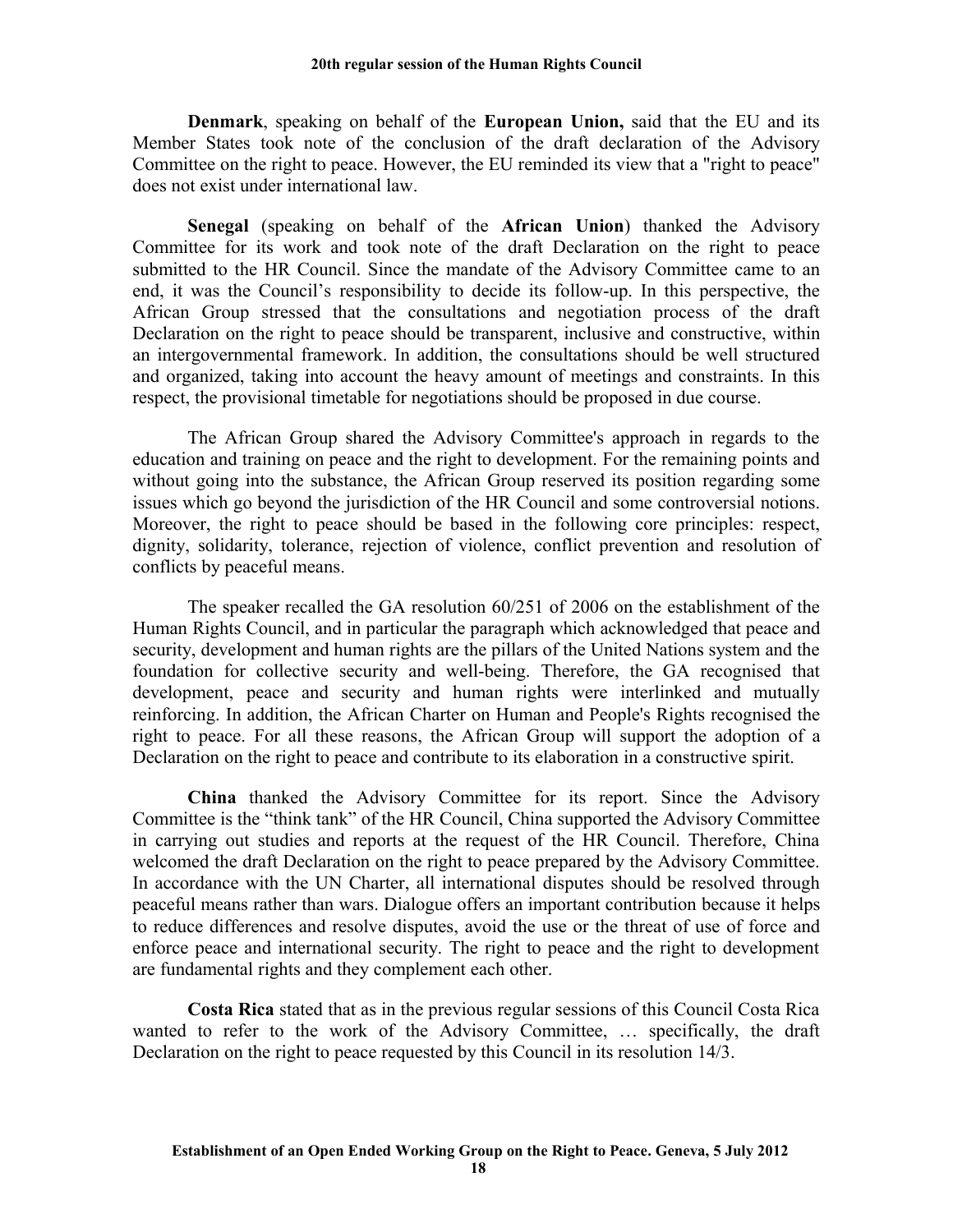Both domestic and foreign policy of Costa Rica promote and defend the right to peace, because it is closely related to justice, democracy, solidarity, tolerance and respect for human dignity. For all these reasons, Costa Rica continues to focus its work in this area. Costa Rica supports unequivocally and firmly the process leading to recognition of the right to peace, its progressive development and codification.

In this session we received a report on the matter. He said that Costa Rica appreciated the work of the Advisory Committee and those other actors who have contributed to it: States, civil society and other stakeholders. He took note of the draft declaration on the right to peace and recognized its value as a starting point for future negotiations.

Costa Rica believes that there is still much work to be done and welcomes the opportunity to do so. Costa Rica therefore endorsed the draft resolution establishing the OEWG. He indicated that they believe that this forum is the place to achieve the necessary consensus which will lead to recognition of the right to peace and its progressive development and codification.

He urged all States, civil society members and stakeholders to show their support for this initiative which provides a space to maintain an open dialogue and, eventually, to participate actively and constructively in the working group.

### **3.2. Observers States and intergovernmental organisations**

The representative of **Algeria** thanked the Advisory Committee for the report on the right of peoples to peace submitted that day at the HRC. All the basic human rights documents refer to elements related to the right to peace in the broadest sense of the term. In this context they highlighted the main articles, namely: the Preamble of the UN Charter, Articles 3 and 28 of the Universal Declaration of Human Rights and Article 9 of the International Covenant on Civil and Political Rights.

The UN General Assembly has recognised the right to peace in both the Declaration on the Preparation of Societies for Life in Peace (Resolution 33/73) and the Declaration on the Right of Peoples to Peace (Resolution 39/11). At the regional level, this right has been recognised in the African Charter on Human and Peoples' Rights (art. 6) and the Arab Charter on Human Rights (art. 14).

The draft Declaration submitted by the Advisory Committee did not seem to benefit from a general consensus. The Algerian delegation believed that this document could serve as a basis for discussion. In addition, they reserved the right to submit comments and observations on this draft declaration in the format to be adopted by the Council. The establishment of an Intergovernmental OEWG is the appropriate solution, capable of enabling a broad and inclusive debate about the right to peace, and in particular on the Draft United Nations Declaration on the right to peace.

Ms. **Tahani El Mobasher**, representative of the Permanent Mission of Sudan, commended the efforts of the Advisory Committee and its consultations with states and different stakeholders in relation to this important issue. She welcomed the draft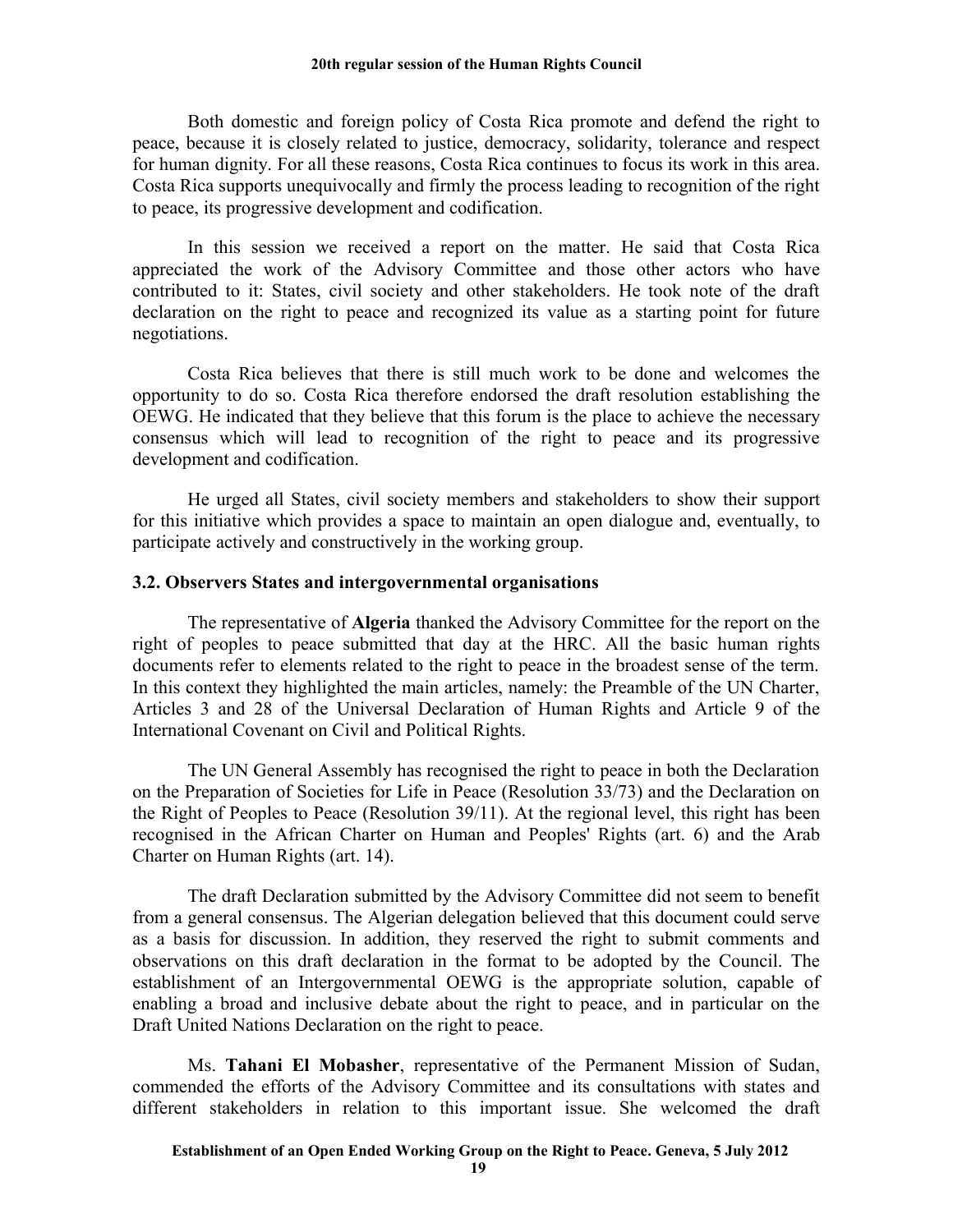Declaration on the right to peace prepared by the Committee. While welcoming this important draft declaration, her delegation called upon the international community including this august body to make every possible effort to reflect and realize the importance of the principles enshrined in it.

Sudan exerts a lot of efforts to resolve the internal conflicts in order to end the suffering of their people; the government signed the CPA and held a referendum that lead to the cessation of South Sudan, an area which is historically, economically and socially very important for the country. In spite of all the sacrifices made for peace´s sake, Sudan is still faced with aggression and threats that affect the infrastructure, lives and enjoyment of human rights for all the Sudanese, including women and children who have been subject to abduction, children recruitment and involvement in different kinds of violence by the rebel movements.

Her delegation took the opportunity of the discussion in relation to the right to peace to call upon all states to stand for their duties in supporting the Government of Sudan in its efforts towards achieving peace and security in all parts of Sudan and to urge all parties in conflict, different political parties and other actors to work for peace and to help the government in its initiatives to stop the fighting and start development projects. It also called upon the international community to use all possible means to obligate states to refrain from the threat or use of force against the territorial integrity or political independence of any state.

She said that Sudan had suffered and is still suffering from the passive and even negative role of some members of the international community in issues relating to aggression against the national territory of Sudan. The related violations have a direct impact on the civilians. Moreover, Sudan has been accused when responding and exercising its international right to self determination and the right to peace. She hoped that by adopting this declaration, the international community will change its attitude and start a real movement towards the achievement of peace and security worldwide.

Mr. **NGO Le Hoang Vu**, second secretary of the Permanent Mission of Vietnam, said that to begin with, his delegation would like to thank the Advisory Committee for their study and presentation that day on the right of peoples to peace. He noted the efforts made by the Advisory Committee members. He believed that the work done so far would be an important impetus for further substantive and comprehensive deliberations at an intergovernmental level in the near future.

The representative of the Permanent Mission of **Bolivia** stated that the Plurinational State of Bolivia acknowledges the valuable contribution of the Advisory Committee through the submission of the draft declaration on the right to peace, which coincides with the position of her country. In accordance with article 10.1 of the Political Constitution of the State: *"Bolivia is a pacifist state that promotes the culture of peace and the right to peace, as well as cooperation among the peoples of the region and the world, in order to contribute to mutual understanding, equitable development, and the promotion of inter culturalism, with full respect for the sovereignty".*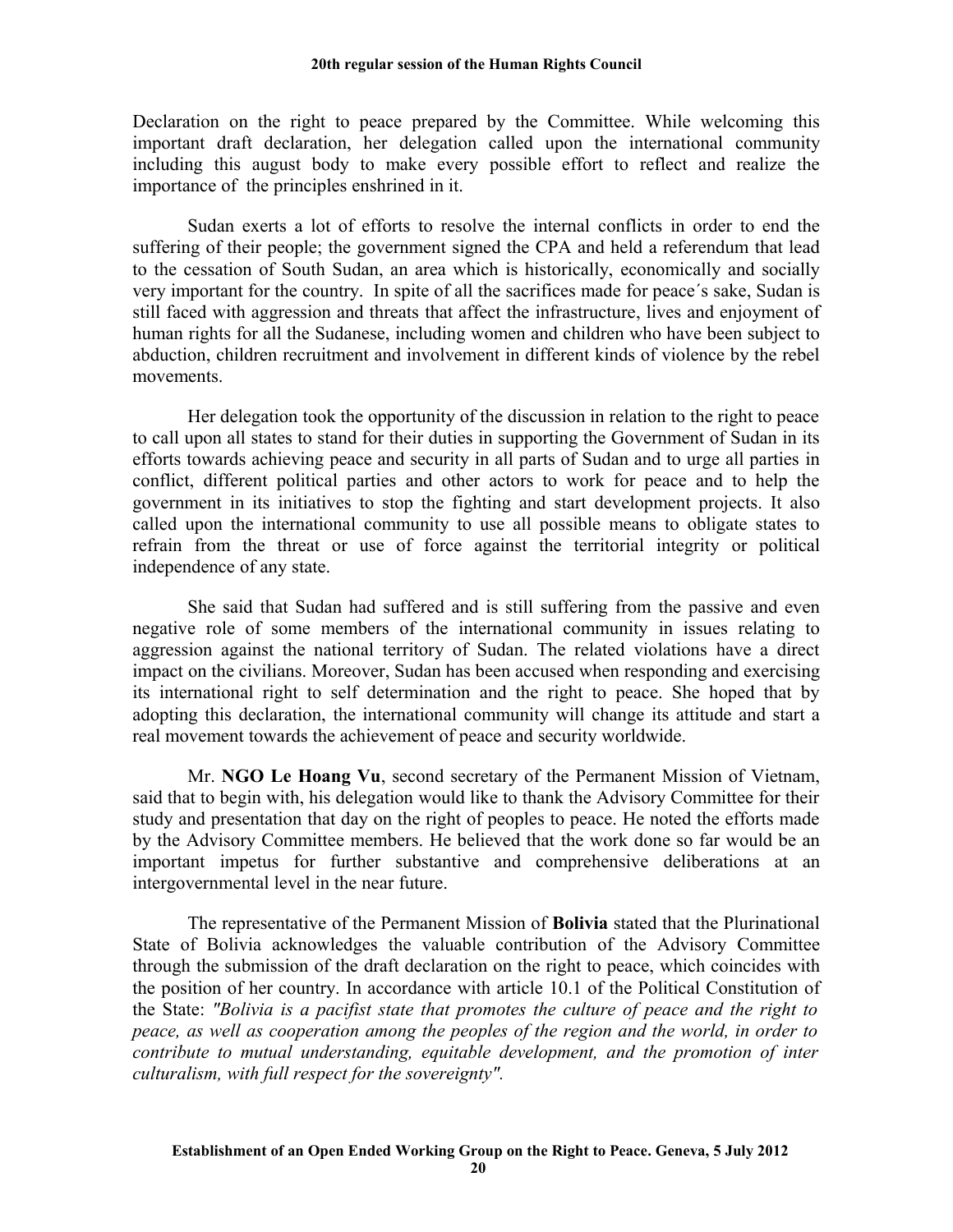Her country strongly supported the right to peace and called upon all states to incorporate this right into their legal systems, in order to turn it into a mandatory right. As indicated by the Declaration, there is "the legal obligation to renounce the use or threat of use of force in international relations". This is the basis for states to provide broader protection to people.

In this sense, she indicated that it is important to establish an intergovernmental working group to finalize the text of the Declaration of the right to peace, taking up the contribution of the Advisory Committee with the mandate to submit to the Council an instrument whose objective is the pursuit and maintenance of peace worldwide.

Mr. **Edgardo Toro**, Second Secretary of the Permanent Mission of Venezuela, expressed their satisfaction with the report of the Advisory Committee which includes the draft Declaration on the right to peace. He recognized the valuable contribution made by the Committee, and fully supported its important work.

The impossibility of exercising any right in the midst of war has been fully acknowledged; so has the fact that no socio-economic transformation can be expected during armed conflict. To ensure the realization and promotion of the right to peace, we must exhaust all necessary efforts to eliminate any threat of war and the cessation of the ongoing conflicts, which seriously affect the life of millions people. Innocent people are killed each day. He stated that violence generated by armed foreign military raids caused by powers should cease immediately in order to make way for a genuine dialogue and cooperation between people. Venezuela will always oppose the application of the "humanitarian bombing" nestled under the imperial thesis of the responsibility to protect.

Building a fair, loving and peaceful society is the essential objective of the Venezuelan state and it is enshrined in its constitution. In this regard, Venezuela will continue to support and encourage these initiatives by making real calls for world peace, which are based in the universal principle of the peaceful settlement of disputes. Finally, he reiterated that only under the promise of solidarity and international cooperation; genuine dialogue, and respect of territorial integrity and sovereignty, will Venezuela be able to advance towards a true conception of the right of peoples to peace for that is the only way in which their full development may be achieved

H.E. Ambassador **Slimane Chikh**, Permanent Observer of the Organization of the Islamic Cooperation (OIC) to the United Nations in Geneva, said that as permanent representative of the OIC and on behalf of our Secretary General he expressed their organisation´s support for the draft Declaration on the human right to peace. He recalled the following passage of the Charter of UNESCO: "since wars begin in the minds of men, it is in the minds of men that the defences of peace must be constructed".

The Declaration on the human right to peace contributes precisely to show the way forward and to offer the contents of the culture of peace. OIC is fully committed to the program of action for a Culture of Peace adopted by the UN in 1999 and the Alliance of Civilizations. Peace, in its holistic approach, not only is related to the absence of war, but also the culture of peace. Peace is committed to the preservation both of life and conditions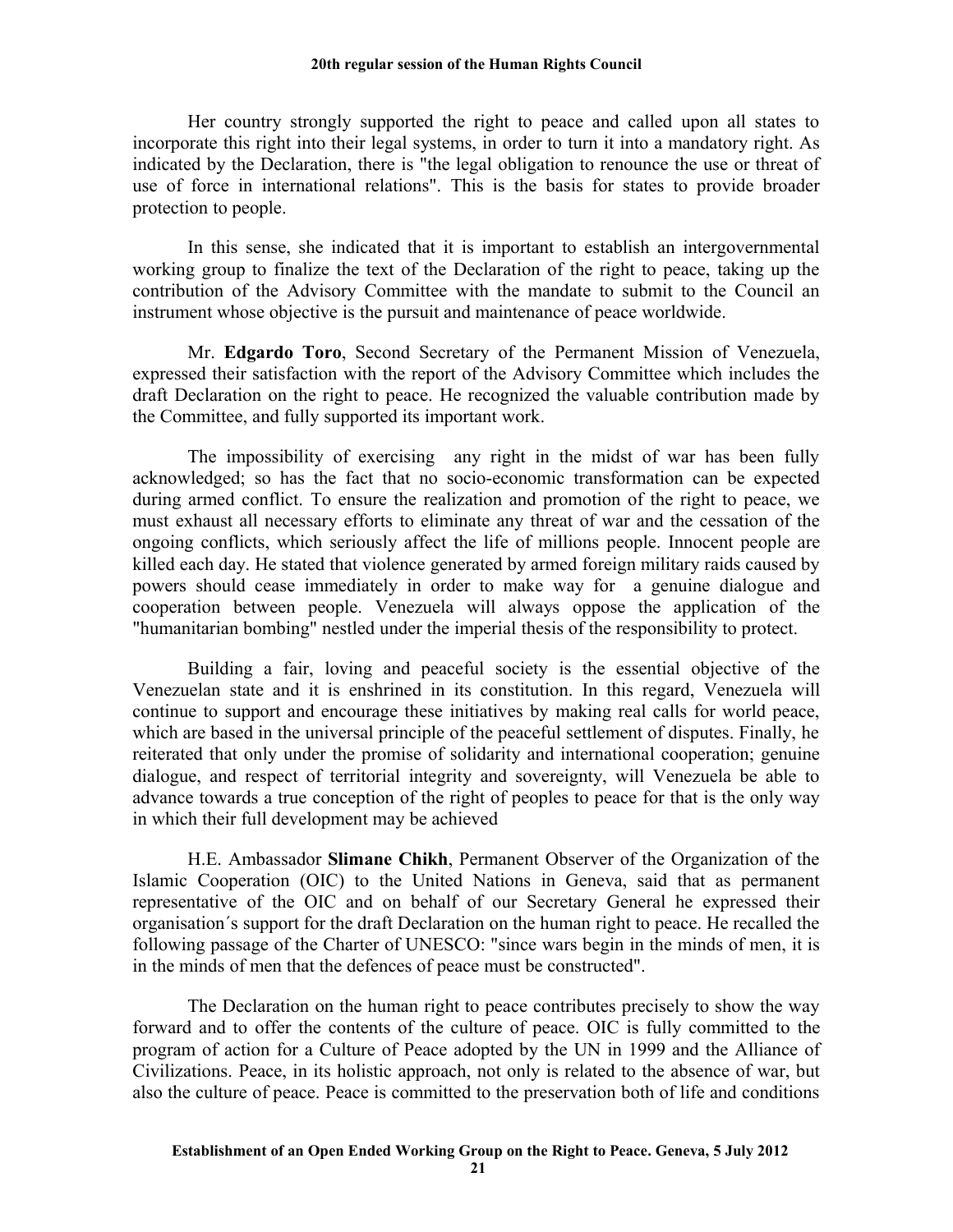for a dignified life. The culture of peace should begin to be inculcated at school and it has inspired the OIC multifaceted actions on the field. Peace has a close linkage with the management of conflicts through the preventive diplomacy and conflict resolution through the deployment of multiple humanitarian actions.

On Thursday, December 8, 2005 OIC adopted the *Decennial program of action* in the Mecca summit*.* In accordance with the program, Islam should be conceived as a religion of "moderation, measurement and tolerance". It also condemns terrorism in all its forms and manifestations by stating that terrorism is a global phenomenon which is not linked to any religion, race, color or country. This program also says that there should be a distinction between terrorism and the legitimate resistance to foreign occupation as indicated by article 7 of the draft Declaration on the right of peoples to peace-.

### **3.3. Civil society organisations**

Mr. **David Fernandez Puyana** made the following statement on behalf of the International Association of Peace Messenger Cities, the International Observatory on the Human Right to Peace, the Spanish Society for International Human Rights Law, the Union of Arab Jurists, the General Arab Women Federation, the Arab Lawyers Union, the International Organization for the Elimination of All Forms of Racial Discrimination and the OSC 1.041 and cities worldwide which had signed the joint written statement contained in the document A/HRC/20/NGO/59 entitled *A Working Group to Continue the Codification Process of the Human Right to Peace.* 

At its 20th session the HR Council has before it the (third) draft declaration on the right to peace submitted by the Advisory Committee. The undersigned CSOs requested the HR Council to thank the AC draft declaration and recognise the CSOs' contribution to the codification process of the human right to peace.

In addition, the HR Council should establish an **open-ended working group** to continue the codification process of the human right to peace, taking duly into account all preparatory work. It shall meet during ten working days split in two sessions and would encourage a wide participation of CSOs. The chairperson of the AC drafting group shall also be invited to take part.

Moreover, they invited the future working group to consider the following amendments to the AC draft declaration on the right to peace in order to recover the 15% of the legal standards proposed in the Santiago Declaration, which were not collected by the AC, namely:

1. The draft Declaration should amend the title on "human right to peace" to incorporate *minorities and humankind* as additional right-holders of the right to peace.

2. The Preamble should be completed following the Preamble of the *Santiago Declaration on the Human Right to Peace* (2010), since it includes relevant universal and regional legal instruments providing background to the codification of the right to peace.

3. The concept of "right" should be added to the title of arts. 2 ("human security"), 3 ("disarmament"), 4 ("education and training in peace"), 5 ("disobedience and conscientious objection") and 9 ("development").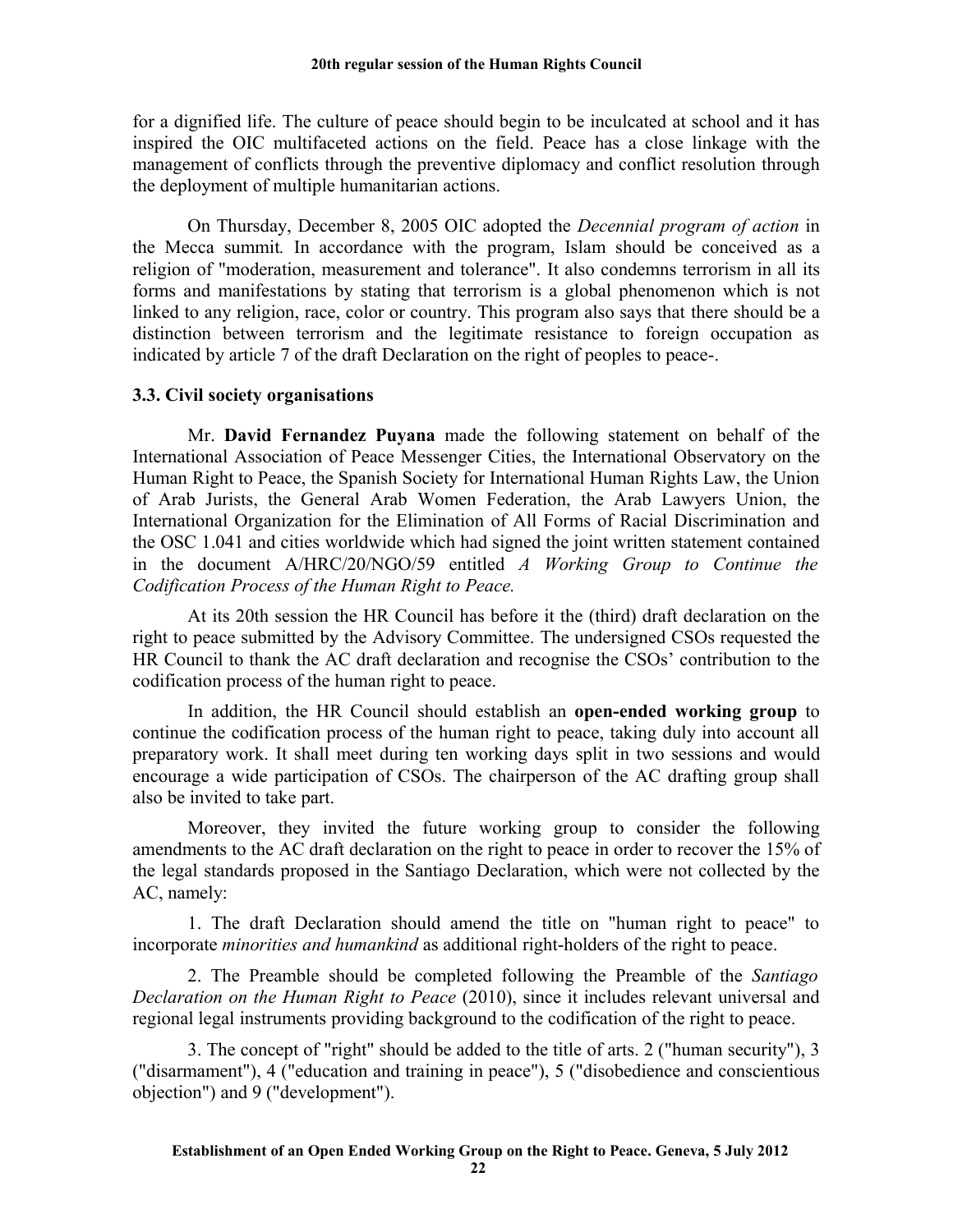4. Article 13 should be entitled "Obligations for the realization of the human right to peace" and completed in accordance with paragraphs 4, 6, 7 and 8 of Article 13 of the Santiago Declaration concerning, among other things, the reform of the Security Council. And,??

5. Article 13.6 ("implementation") should be substituted for arts. 14 and 15 of the Santiago Declaration, which provides the establishment by the General Assembly of a Working Group on the Human Right to Peace, composed of ten independent experts, which will have equivalent functions to those of the best practices developed by the Human Rights Council special procedures.

Mr. **Fabio Agostini**, representative of the Associazione Comunità Papa Giovanni XXIII (APG23) thanked the Advisory Committee for its work on the right to peace and the delivery of its report. APG23 joined the network of civil society that supports the process of the draft Declaration on the right to peace, having been active in promoting positive peace through peace education, peacekeeping and peace building in the reconciliation process for many years.

Since 1973, APG23 has been committed to promote conscientious objection and welcomes the service of conscientious objection in its family-homes, shelters for the homeless, cooperatives and other realities caring for the most vulnerable in society. APG23 has even launched the campaign "white helmets" (conscientious objectors in the service of peace in the world) in 1994. The White Helmets are young volunteers who operate in situations of structural violence and injustice in order to monitor human rights and express solidarity to the populations in the respect of local culture. Every individual should have the right to conscientious objection to military service as part of the right to freedom of thought, conscience and religion.

The Human Rights Committee has a long-standing position on this issue and the European Court of Human Rights affirmed in 2011 the right to conscientious objection to military service. In this regard, APG23 takes note with appreciation, among others, of Art. 5 of the draft Declaration prepared by the Advisory Committee but supports the amendment proposed by the NGO network to change the title of the article to "right to civil disobedience and conscientious objection to military service".

APG23 appreciated also the initiative of Costa Rica, Croatia and Poland to present a Human Rights Council resolution on the right to conscientious objection to military service since it would be a step forward towards recognising the importance of the role played by civilians in building and maintaining peace among peoples and nations.

Ms. **Jeanne Mirer**, President of the International Association of Democratic Lawyers (IADL), welcomed the work of the Advisory Committee on the codification of the human right to peace. The draft Declaration they presented represents a significant improvement in the definition of the content and scope of the right to peace and a major step forward from the Declaration on the Right of Peoples to Peace adopted by the General Assembly in 1984.

The document overcomes the tendency to restrict the human right to peace mainly as a collective right and exclusively in relation to issues such as war and disarmament. Peace is not just the absence of war or violence. The draft also includes standards of positive actions towards peace in areas such as the rights to development, a healthy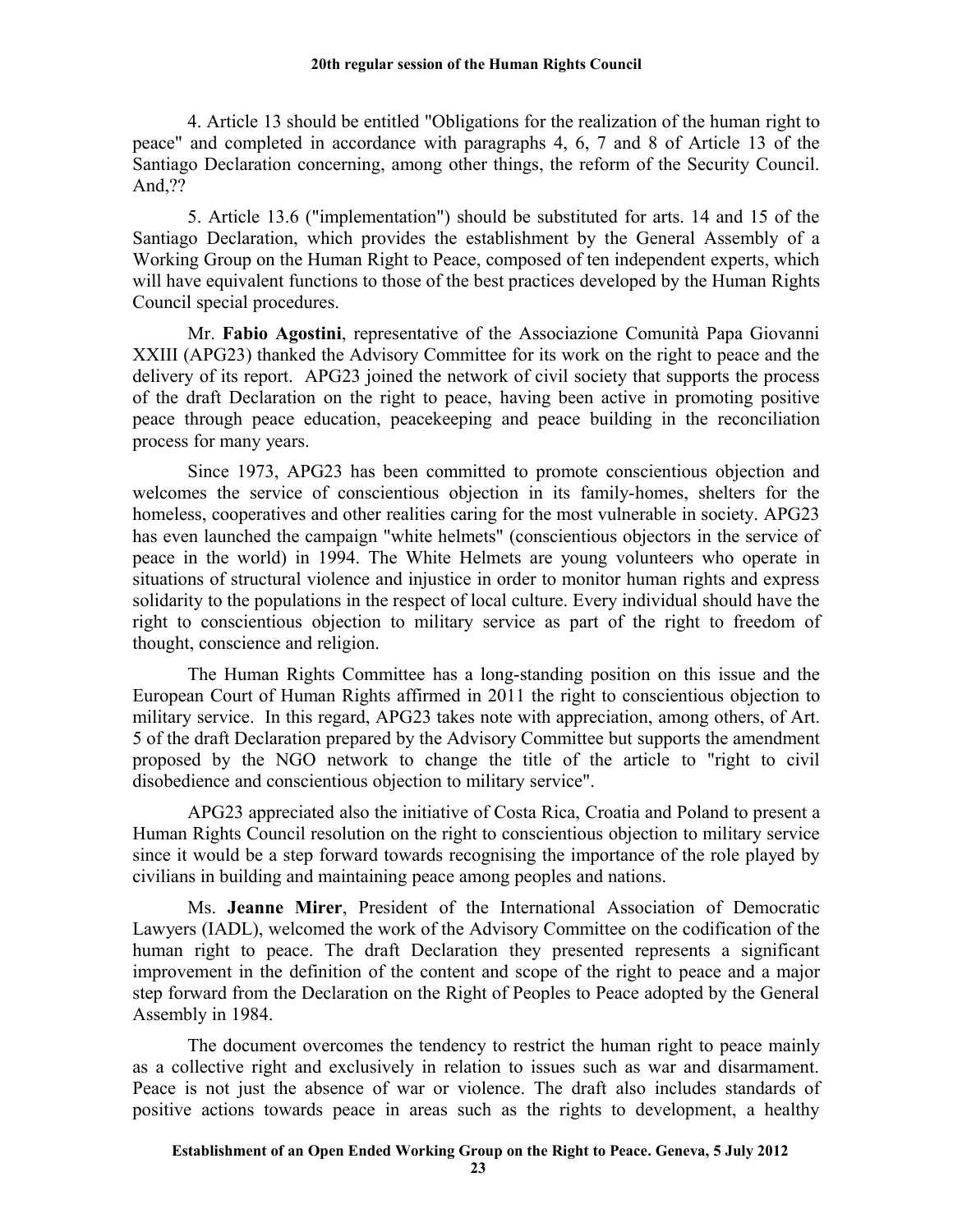environment, the rights of refugees and migrants. These standards reflect the accumulation of two years activities of the Advisory Committee.

Peace is the primary goal of the United Nations, and the major reason for its existence. In the Preamble of the United Nations Charter, the peoples of the world proclaimed their determination to "save succeeding generations from the scourge of war" and to live together in peace with one another as good neighbours. The Preamble to the Universal Declaration of Human Rights also recognizes that the inherent dignity and the equal and inalienable rights of all members of the human family is the foundation of freedom and justice in the world.

IADL urged Member States to carefully consider the proposed draft Declaration and to engage, without delay, in a transparent and open process, involving the civil society, toward the adoption of a Declaration on the right to peace, using the one prepared by the Advisory Committee as a model and including the provisions on military bases, nuclear weapons and monitoring program which are mentioned in their written statement.

IADL also requested Member States to focus attention on a mechanism for monitoring the implementation of this declaration. Article 13, particularly paragraph 6, of the draft declaration is simple, or rather vague. Together with other provisions on roles of States the human right to peace must now contain procedural safeguards. To avoid any conflicts in jurisdictions or any overloaded breakdowns of monitoring mechanism, IADL recommended the Member States to set up open-ended intergovernmental working groups with well-coordinated assignments within the network of the Human Rights Council of the United Nations High Commissioner for Human Rights.

Wars cause unspeakable damage to people. The right to peace enables people to directly demand that their government prevent or stop war. From this perspective, we should pay more attention to the precedent in countries which have recognised this right or the right to live in peace and have included it in their constitution or jurisprudence. For example, in Japan and Costa Rica, ordinary citizens have invoked those rights against violation of these rights and the right to peace. There is no legal reason why an enforceable right to peace should be required in country constitutions when the UN Charter itself makes peace a right of all people.

Almost thirty years ago the General Assembly, in resolution 39/11, proclaimed that we, the people of the world, have the "sacred right to peace" and that "the preservation of the right of peoples to peace and the promotion of its implementation constitute a fundamental obligation of each state". Time has come for Member States to take their responsibility and make the right to peace operative. The right to peace is not a "moral right" or a human "aspiration", it is a fundamental human right.

Mr. **Sagar Chandrakant Zende**, representative of the International ???Buddhist Relief Organisation (IBRO), thanked the members of the Human Rights Council Advisory Committee for the draft Declaration on the right to peace. They hoped that the proposed open-ended intergovernmental working group will incorporate missing issues in the Declaration in order for it to be an effective UN document to promote peace in the world. They noted with concern that the Declaration had failed to address the notion of caste-based discrimination that continues to threaten peace of diverse and multiethnic societies.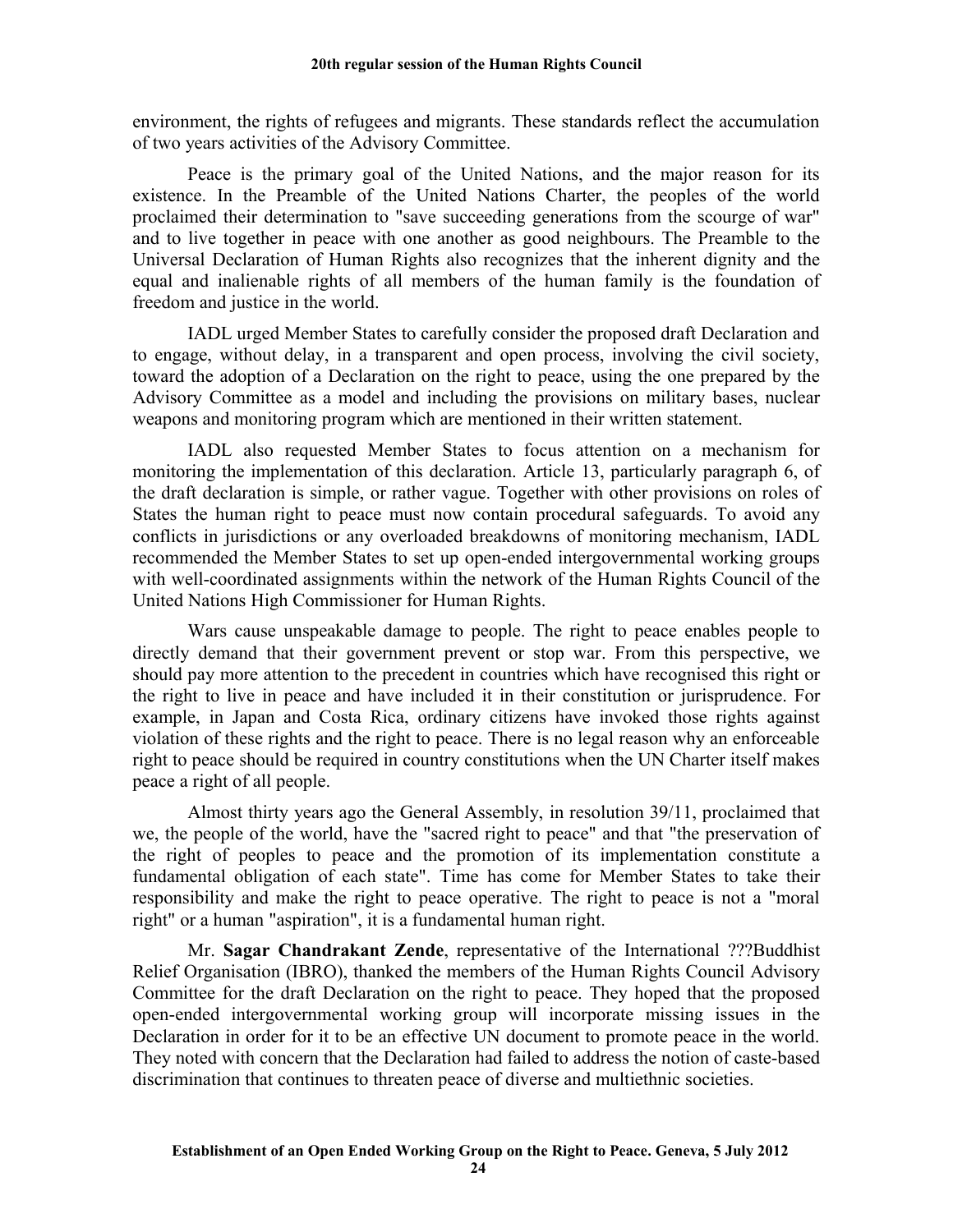Mr. **Visuvalingan Kirupaharan**, representative of the Rencontre Africaine pour la Défense des Droits de l'Homme (RADDHO), welcomed the report A/HRC/20/31 published by the members of the drafting group. He said that they, along with many other NGOs, congratulate and support their good work.

The draft Declaration reminds every individual and every organ of society that the right to peace is universal and indivisible. Recognising the right to peace and the right to work for peace provides a human and legal ground for all laws. Articles 1 to 14 in this draft Declaration show the path to a just, meaningful and comprehensive peace. It is their fervent hope that states will implement them. The principle of the right to peace, article 1, paragraph 6 stipulates that "....international peace is based on respect for the principles enshrined in the Charter and the promotion of all human rights and fundamental freedoms, including the right to development and the right of peoples to self-determination". There is no doubt that this principle, if adhered, will certainly create peaceful environments in many parts of the globe. Under human security, article 2, paragraph 6, encouragement is given to all peoples and individuals to demand from his or her government the effective observance of the norms of international law, including human rights and humanitarian law. Undoubtedly this will make victims of violence aware of their rights. Opposition to oppression, outlined in article 7, paragraph 2, reminds everyone of their right to oppose aggression, genocide, war crimes, crimes against humanity, other universally recognised human rights violations and any propaganda in favour of war or incitement to violence and violations to the right to peace. Countries in conflict and post-conflict situations and those making transitional steps to democracy should seriously consider the draft Declaration, rather than making empty verbal promises.

RADDHO supported all initiatives and studies in favour of the right to peace. RADDHO also appealed to member countries to implement the provisions of the present Declaration by adopting relevant legislative, judicial, administrative, necessary measures to promote its effective realisation.

Ms. **Jessica Lees**, representative of the Worldwide Organization for Women (WOW), welcomed the opportunity to express their views and concerns regarding the issue of women and the right of peoples to peace. WOW was gravely concerned with the impact that the contemporary conflicts have upon women as they are often the first victims of any conflict. As women are at the boundaries of society they are often targets where rape and other forms of violence are used as weapons of war. Although women are often targets of violence, they hold more importantly the powerful potential to help end conflict and ensure peace.

United Nations resolution 1325 calls upon States to include women in all peace negotiations, post-conflict reconstruction and reconciliation. Yet women must also be included in the discussion of the right of peoples to peace as these discussions are an imperative means of preventing all forms of conflict.

WOW therefore supported the creation of the OEWG on the right of peoples to peace and called for States to include women in this working group as full participants. Through the inclusion of women in all peace processes, including the OEWG, a necessary gender dimension will be included in conflict resolution helping to ensure the end of violence against women during conflict and its aftermath.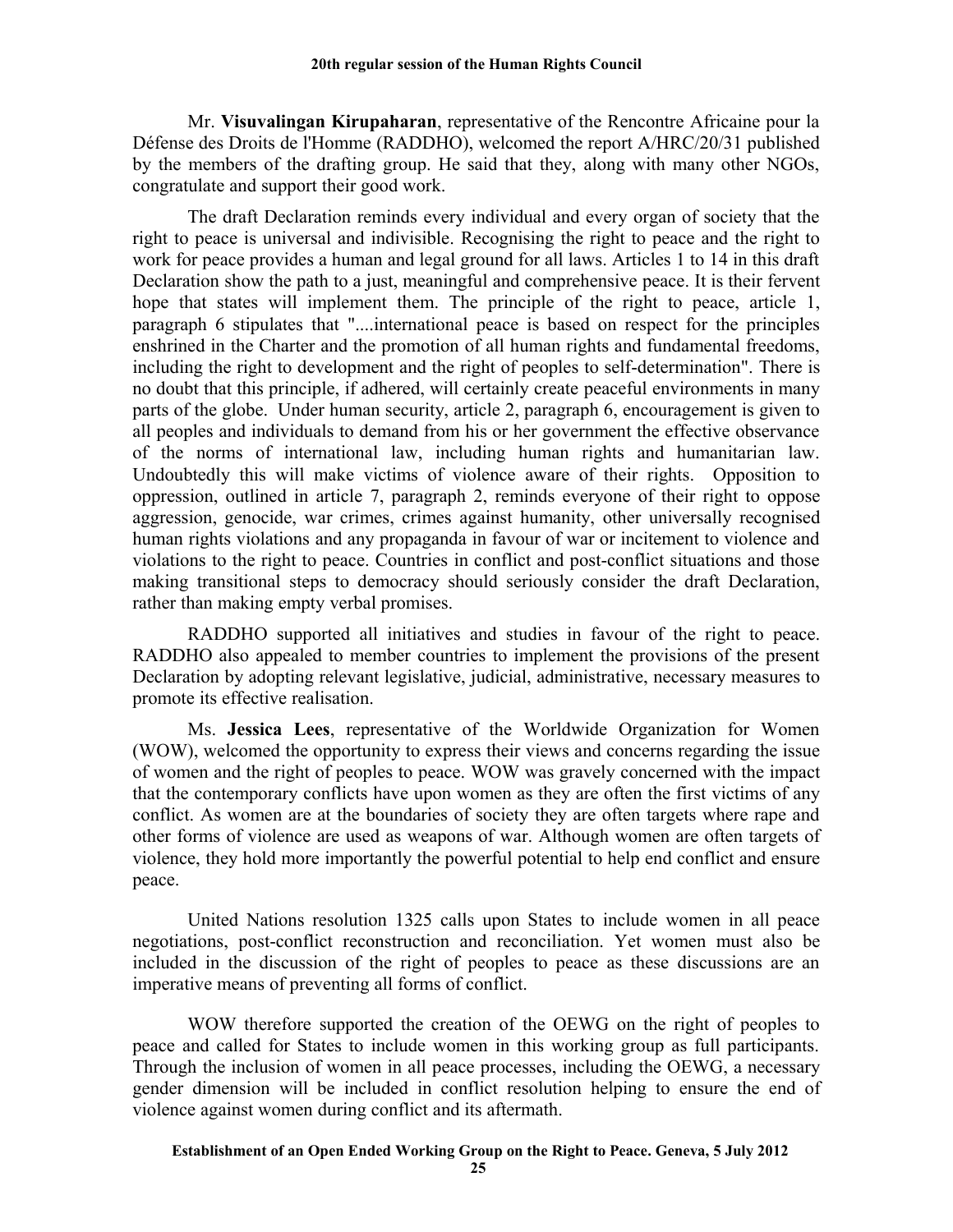The WOW called for States to correctly apply United Nations resolution 1325 in the creation of the Open-Ended Working Group on the right of peoples to peace and insist on the inclusion of a gendered perspective in all deliberations. The admission of all stakeholders, especially women, in peace-promoting measures will pave the way for sustainable peace throughout the world.

Ms. **Ana Leurinda**, representative of the Commission Africaine des Promoteurs de la Santé et des Droits de L'homme (CAPSDH), stated that in the last decades the General Assembly adopted two Declarations on the right to peace, namely; the Declaration on the Preparation of Societies for Life in Peace (res. 33/73 of 15 December 1978) and the Declaration on the Right of Peoples to Peace (res. 39/11 of 11 November 1984). The reasons to adopt a new (normative) Universal Declaration on the Human Right to Peace within the United Nations are the following:

- It would provide a solid basis to the culture of peace and the Alliance of Civilizations;
- It would also give fresh impetus to the struggle against violence and attitudes based on force, imposition and gender discrimination;
- It would match with an ethical notion designed to proclaim the universal principles developed under international human rights law;
- It should recognize that the holistic concept of peace goes beyond the strict absence of armed conflicts.
- It would consolidate the right to peace in its double dimension, namely individual and collective; And
- It shall strengthen dialogue and peaceful coexistence among cultures, civilizations and religions or belief, as a means to combat racism, racial discrimination, xenophobia and related intolerance;

At its 20th session the HR Council has before it the (third) draft declaration on the right to peace submitted by the Advisory Committee. She invited the HR Council to thank the AC draft declaration. In addition, the HR Council should establish an **open-ended working group** to continue the codification process of the human right to peace, taking duly into account all preparatory work.

The representative of the **Verein Sudwind Entwicklungspolitik** commended the achievements of the Advisory Committee to present the draft Declaration on the Right to Peace. However, to implement articles of this draft Declaration, they need practical strategies.

Sudwind brought attention to the Preamble of the draft Declaration which states that "expressing the will of all peoples that the use of force must be eradicated from the world, including through full nuclear disarmament, without delay". To achieve this aim, Sudwin believed that all countries should join the Non-Proliferation Treaty.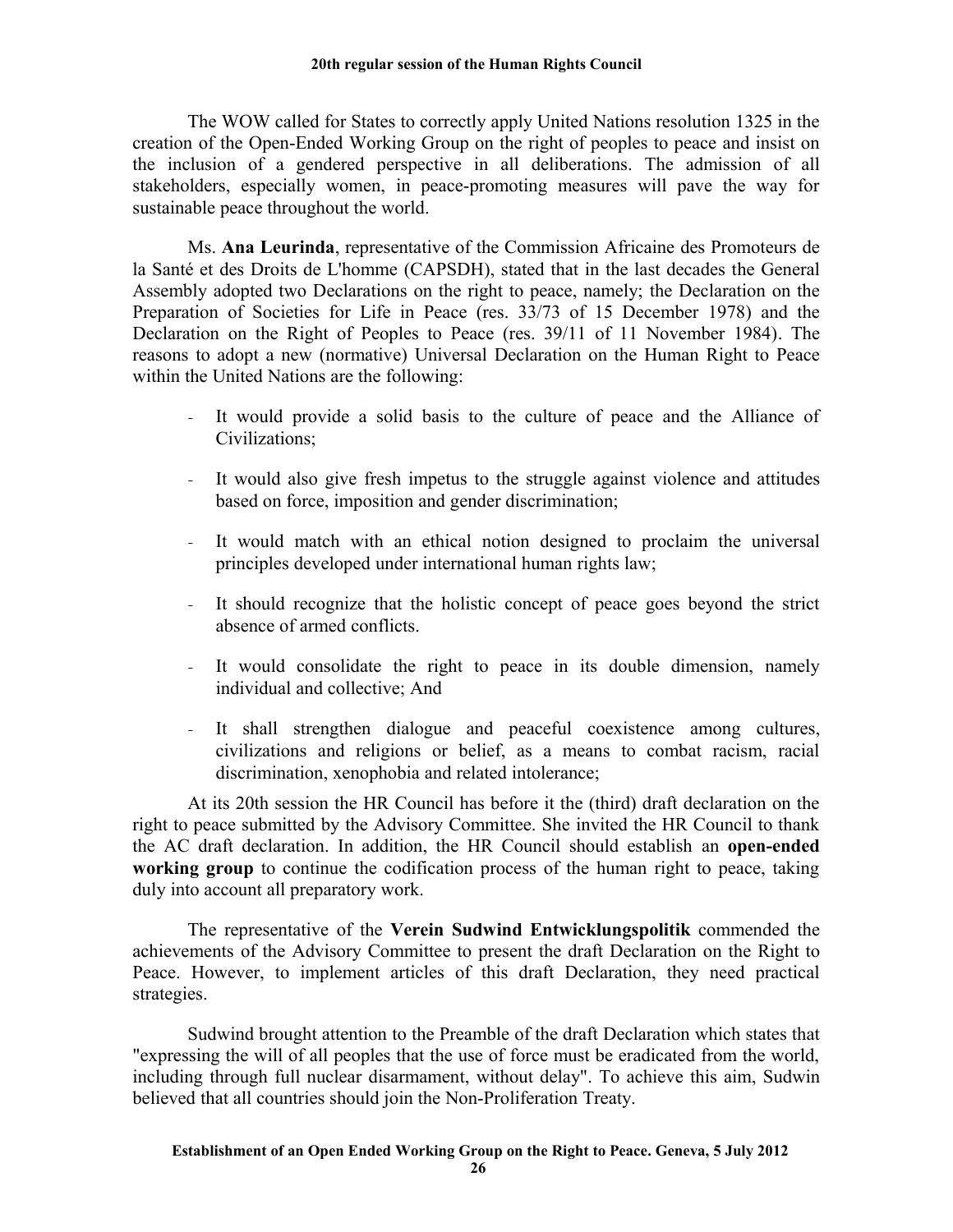Ms. **Gala Maric,** representative of Nord-Sud XXI, joined the hundreds of NGOs and overwhelming majority of States who have spoken out in favour of the right to peace. It is a right that we must understand already exists. Another Declaration on the right to peace will help us move towards implementation and promotion of the right in a world in which States, even Members of this Council, still are often too ready to use aggression against their fellow human beings.

Nord-Sud XXI welcomed Cuba and its co-sponsors initiative on the right to peace. She said that Nord Sud XXI looks forward to participating as an observer in the work of the intergovernmental working group that will refine and build upon the draft declaration prepared by the Advisory Committee. They also welcomed opportunities to be engaged with the OHCHR, Member States and especially their colleagues of civil society to give strong and concerted support for the Declaration on the right to peace.

Mr. **Maurice Katala**, Secretary-General of the Action Internationale Pour la Paix et le Développement dans la Région des Grands Lacs, welcomed the draft Declaration on the right to peace and after focused on the problems of Great Lakes.

### **4. Second informal consultation meeting**

On Monday 2 July 2012, the Permanent Mission of Cuba organised the second informal consultation meeting open to all States and CSOs to follow the discussion and negotiation of the next draft resolution on the right to peace. The meeting was attended by 33 people, among them representatives of 25 Member States, as follows: Algeria, Austria, Brazil, Belgium, Chile, China, Costa Rica, Cuba, Czech Republic, Denmark, Federation of Russia, Hungary, Iran, Italy, Malaysia, Maldivas, Mexico, the Netherlands, Norway, Portugal, Singapore, Spain, Switzerland, the United States of America and Uruguay.

In addition, the following 8 CSOs attended the meeting: the Japanese Committee on the Human Right to Peace, International Association of Peace Messenger Cities, Spanish Society for International Human Rights Law, the International Observatory of the Human Right to Peace, Nord-Sud XXI, International Fellowship of Reconciliation, Worldwide Organisation for Women and Associazione Comunita Papa Giovanni XXIII.

### **4.1. Follow-up of the resolution**

Mr. **Juan Antonio Quintanilla**, first Secretary of the Permanent Mission of Cuba, opened the informal consultation by thanking the delegates for participating in the second and hopefully final session on the draft Cuban resolution entitled "*United Nations Declaration on the Right to Peace"*. He informed that several changes had been introduced in this resolution, namely: the paragraph regarding the establishment of the OEWG, the CSO´s contribution to the right to peace and the number of days of this future OEWG. For the benefit of all delegations and flexibility, he decided to convene a second consultation meeting to give the opportunity to all delegations to have their say on the content of these amendments or even in the case, to propose additional concrete language in order to improve it. After this introduction he opened the floor to those delegations who wanted to make general comments or concrete proposals.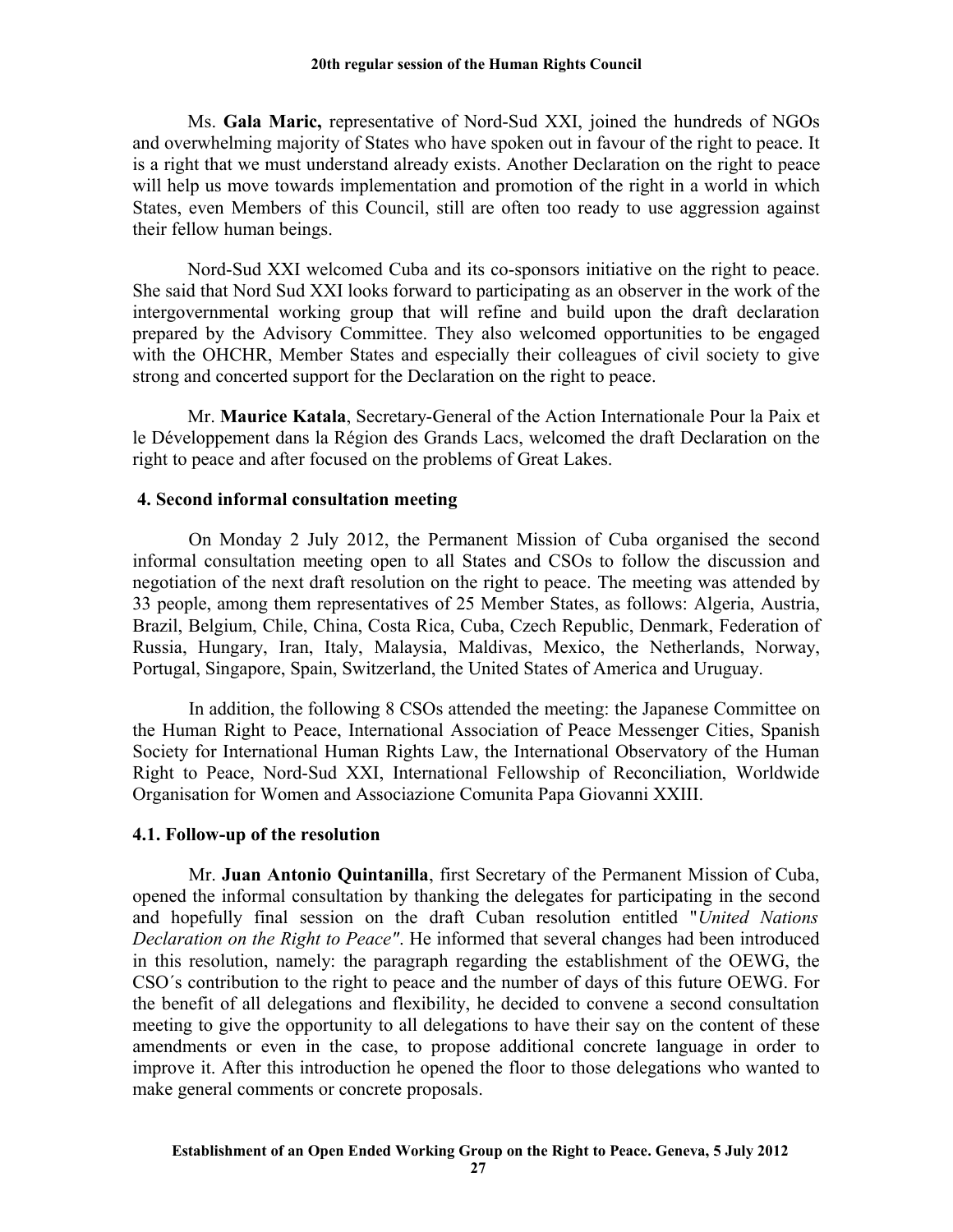### **4.2. General comments**

 Mr. **Mario Vega**, Counseller of the Permanent Mission of Costa Rica, thanked the Cuban delegate for convening this informal meeting in a constructive and open spirit in order to adopt this Declaration. Only through dialogue we can adopt a Declaration.

Mr. **Juan Quintanilla** thanked the Costa Rican delegate for his words and recalled that it is important to approach this resolution with an open mind as far as the limits of the objectives go.

Mr. **Gerold Vollmer**, First Secretary of the Permanent Mission of Austria, thanked the Cuban delegate for all the changes included and announced that they had additional suggestions to strengthen and improve the text in a constructive spirit.

Mr. **Juan Quintanilla** invited the rest of the delegations to make general comments before beginning the analysis of each of the paragraphs.

### **4.3. Proposal of amendments**

With regards to the title, the representative of **Austria** said that bearing in mind that there is still some pendent discussion to be had on the Declaration, he proposed to include the previous title used in other resolutions adopted by the Human Rights Council, namely: "promotion of the right to peace". The representative of **Cuba** reaffirmed that this title was used in other resolutions and pledged to consider this amendment with their sponsors so that it does not lose the main objective of the resolution. In turn, the representative of the **Russian Federation** said that although they were comfortable with the title, they could accept the new one if the result was going to be a progressive approach to this topic.

With regards to the third preambular paragraph, the representative of **Spain** suggested to include a reference to the "progressive development of the right to peace" considering the lack of consensus in this matter. In turn, the representative of **Cuba** responded that he would study carefully the concrete language in the line of the Spanish amendment. Nevertheless, he could not accept the inclusion of a reference to the lack of consensus in this topic. Therefore, he invited him to send these comments including the new concrete language. The representative of **Spain** pledged to provide it a little later.

Regarding the new fourth preambular paragraph, by which *"welcoming the important work being carried out by civil society organizations for the promotion of the* right to peace and their contribution to the codification of that right", the representative of **Austria** proposed to delete the part of sentence regarding the CSOs' contribution to the codification of the right to peace, keeping only the reference to the important work carried out by them. In turn, the representative of **Cuba** said that he should also consult this amendment with members of civil society but repeated that it would be very important to recognise the remarkable work carried out by them in the past. The representative of the **Russian Federation** indicated that in the line of the comments made by the distinguished colleague from Austria, they were reluctant to accept the concept of "codification" as it can be done only through the intergovernmental bodies and never by civil society. Next, the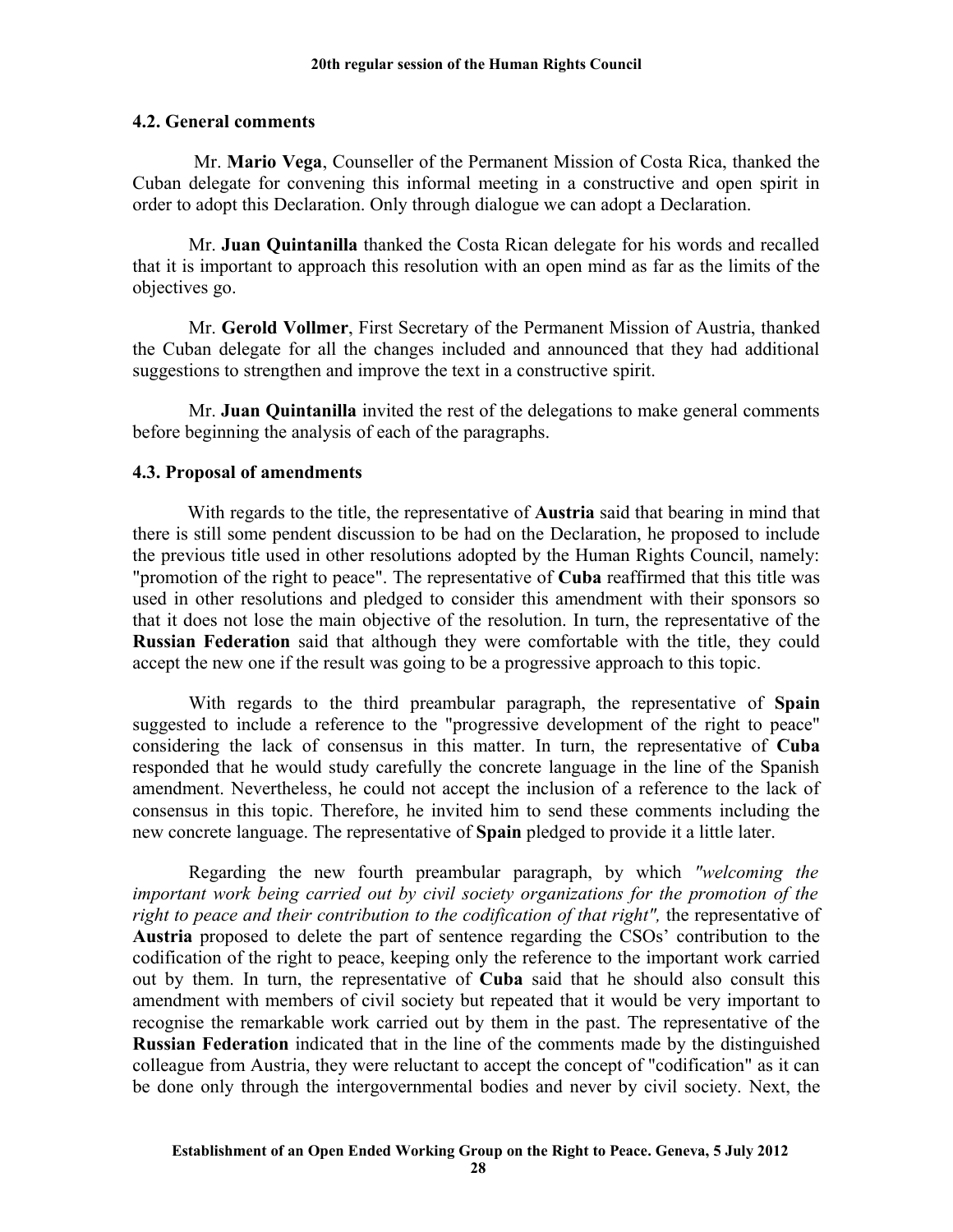representative of **Portugal** intervened in the discussion to support the amendments made in the fourth preambular paragraph.

With reference to the new first operative paragraph, by which "*decides to establish an open-ended intergovernmental working group with the mandate of negotiating, finalizing and submitting to the Council a draft United Nations declaration on the right to peace, on the basis of the draft submitted by the Advisory Committee, and without prejudging relevant past, present and future views and proposals*", the representative of **Austria** welcomed very much that the amendment included at the end of the sentence the words "without prejudging". Nevertheless, he proposed to re-shape the sentence as follows: "decides to establish an open-ended *intergovernmental working group with the mandate to consider the possibility and elaborating a draft United Nations declaration on the right to peace, taking into consideration the draft declaration submitted by the Advisory Committee, and without prejudging relevant past, present and future views and proposals*". Having said this, he made clear that his delegation was not yet ready to accept the need for a new Declaration taking into account that the right to peace is not clear enough as a concept. He said that they were ready to discuss this issue but not with the aim to adopt a Declaration on the right to peace. In addition, he suggested that this Working Group should meet and decide the next steps to be taken. Then, the representative of the **Russian Federation** proposed to withdraw this proposal as it did not give additional support to the process of the right to peace. In turn, the representative of **Cuba** recalled that the main objective of this resolution is to establish an OEWG and that the proposal made by Austria loses this objective as the main purpose is not to consider the possibility to elaborate a specific text on this matter, but to negotiate a future Declaration starting with the AC draft Declaration. In addition, he showed his flexibility to include in the resolution the concept of "taking into account" or "taking into consideration" the AC draft Declaration, but he again repeated that the main purpose of the resolution is to establish an OEWG and to start the negotiations by next year. In the end he did not accept the concept of "considering the possibility". Later, the representative of **Spain** said that he shared Austria and Cuba´s opinions and that therefore, he suggested including an alternative language in reference to the "progressive negotiations". In turn, the representative of **Cuba** encouraged the Spanish delegate to send him this concrete language proposal and showed his agreement in the progressive approach to the matter, but without losing the main purpose of the resolution. After, the representative of **Mexico** said that they did not like the language "on the basis of the draft submitted by the Advisory Committee" and that therefore, she proposed the concept of "taking into account" instead of "on the basis". She added that they would like to introduce the concept of "preparing" instead of "negotiating", and that the rest would be the same, namely: "d*ecides to establish an open-ended intergovernmental working group with the mandate of preparing, finalizing and submitting to the Council a draft United Nations declaration on the right to peace".* In his reply, the representative of **Cuba** said that he would try to reflect upon this approach in the resolution in the line of the Spanish proposal and that by the next day or the day after that he would propose an alternative paragraph. Subsequently, the representative of **China** said that they also sponsored this resolution and supported the establishment of an OEWG to discuss the right to peace. In regards to the Austrian proposal, she proposed to keep the language and agreed with the inclusion of the concept of "taking into account". In turn, the representative of **Singapore** stated that they were satisfied with the concept of "without prejudging" and showed his agreement with the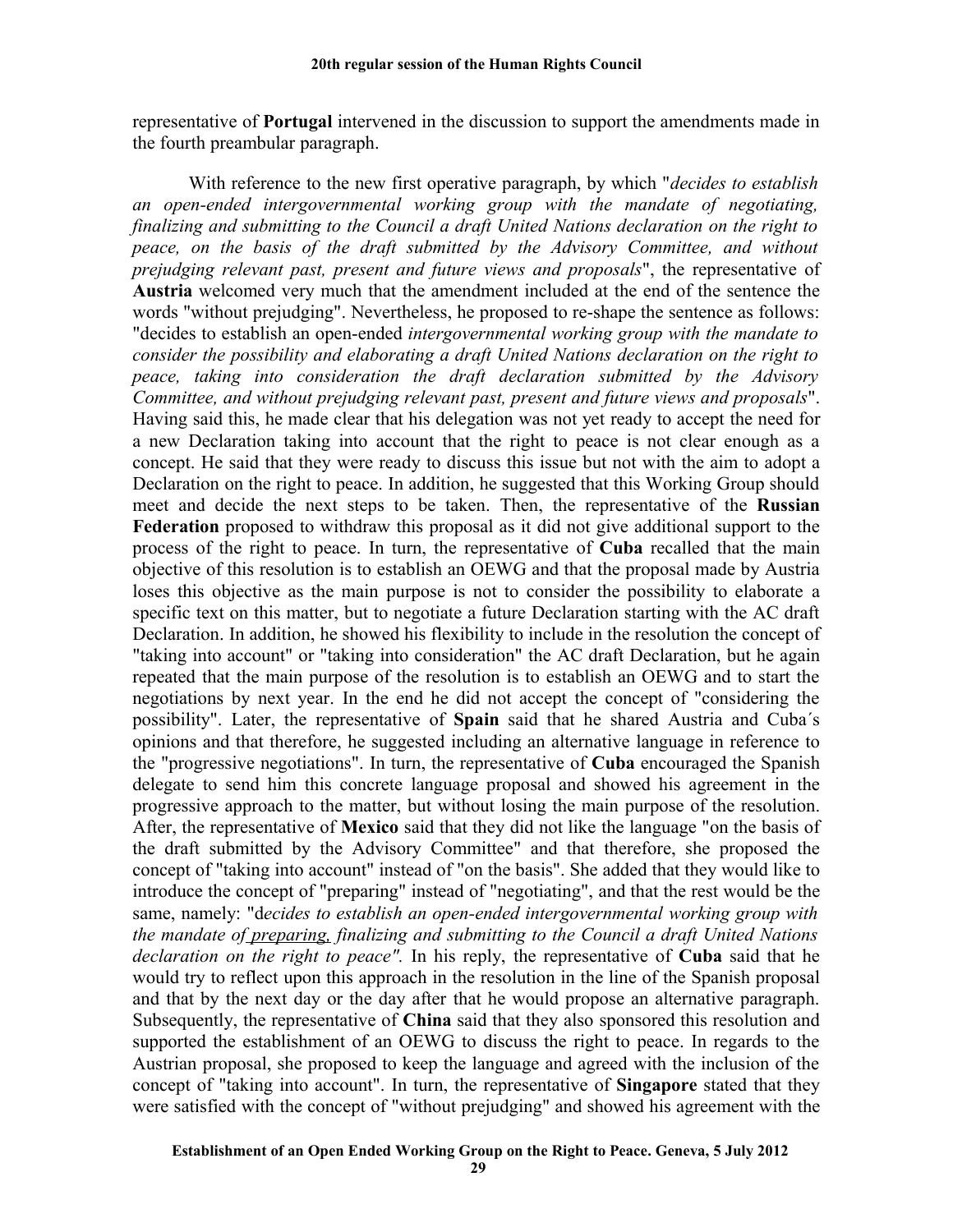concept "taking into account". After that, the representative of the **Netherlands** voiced his support to the Austrian proposal and suggested to add the following sentence, namely: "in the light of the GA resolution 41/121 on reporting obligations under United Nations instruments on human rights".

With regards to the new second operative paragraph, which states that "*also decides that the working group shall hold its first session for five working days in 2013, before the twenty-second session of the Council*", the representative of **Cuba** announced that they had shorted from seven to five the working days of the OEWG. Afterwards, the representative of **Austria** showed his concerns on the budget implications of the OEWG and thanked the Cuban representative for shortening the number of working days. After saying that, he proposed to have more informal than formal time to discuss this matter, and therefore, suggested to have only two formal days in the line of the Working Group on the right to development and the rest for informal consultations. In turn, the representative of **Cuba** agreed with the Austrian delegate that the Working Group on the right to development had informal meetings without interpretation, but the HRC practices says that it is not possible to specify in the resolution how many days will be formal or informal sessions. After, the representative of the **Russian Federation** stated that it was not a big deal for the Russians to shorten the working days as all documents could be translated into Russian in Moscow. On the other hand, the representative of **China** said that two working days were not enough. In agreement, the representative of **Costa Rica** said that two working days were not enough to have a constructive discussion on this topic and therefore, he proposed between two and five working days. In turn, the representative of **Cuba** replied that there was not enough room to negotiate this issue and promised to consult with the future Chairperson of the OEWG about the number of days needed to properly organise the sessions.

Concerning the sixth operative paragraph, by which *"invites Member States, civil society, and all relevant stakeholders, to contribute actively and constructively to the work of the working group*", the representative of the **Russian Federation** asked to the representative of **Cuba** whether it would be useful to include the concept of "progressive" work of the working group in the line of the Spanish proposal. In his reply, the representative of **Spain** said that he would prefer to include this approach in the preambular paragraph of the resolution. On behalf of his delegation, the representative of **Singapore** proposed to keep only the word States, and not Member States. In turn, the representative of **Cuba** agreed to delete this word and explained that the concept of negotiation implies the progressivity of international law.

### **4.4. Participation of civil society organisations**

Mr. **David Fernandez Puyana**, Representative in Geneva of the Spanish Society for International Human Rights Law, the International Observatory of the Human Right to Peace and the International Association of Peace Messenger Cities, stated that on 1 December 1949, the General Assembly adopted the resolution 290 (IV) on *essentials of peace* by which it declared that the UN Charter, the most solemn pact of peace in history, lays down basic principles necessary for an enduring peace, such as the full respect of fundamental rights expressed in the Universal Declaration of Human Rights. Additionally, resolution 380 (V) on *peace through deeds,* adopted by the General Assembly on 17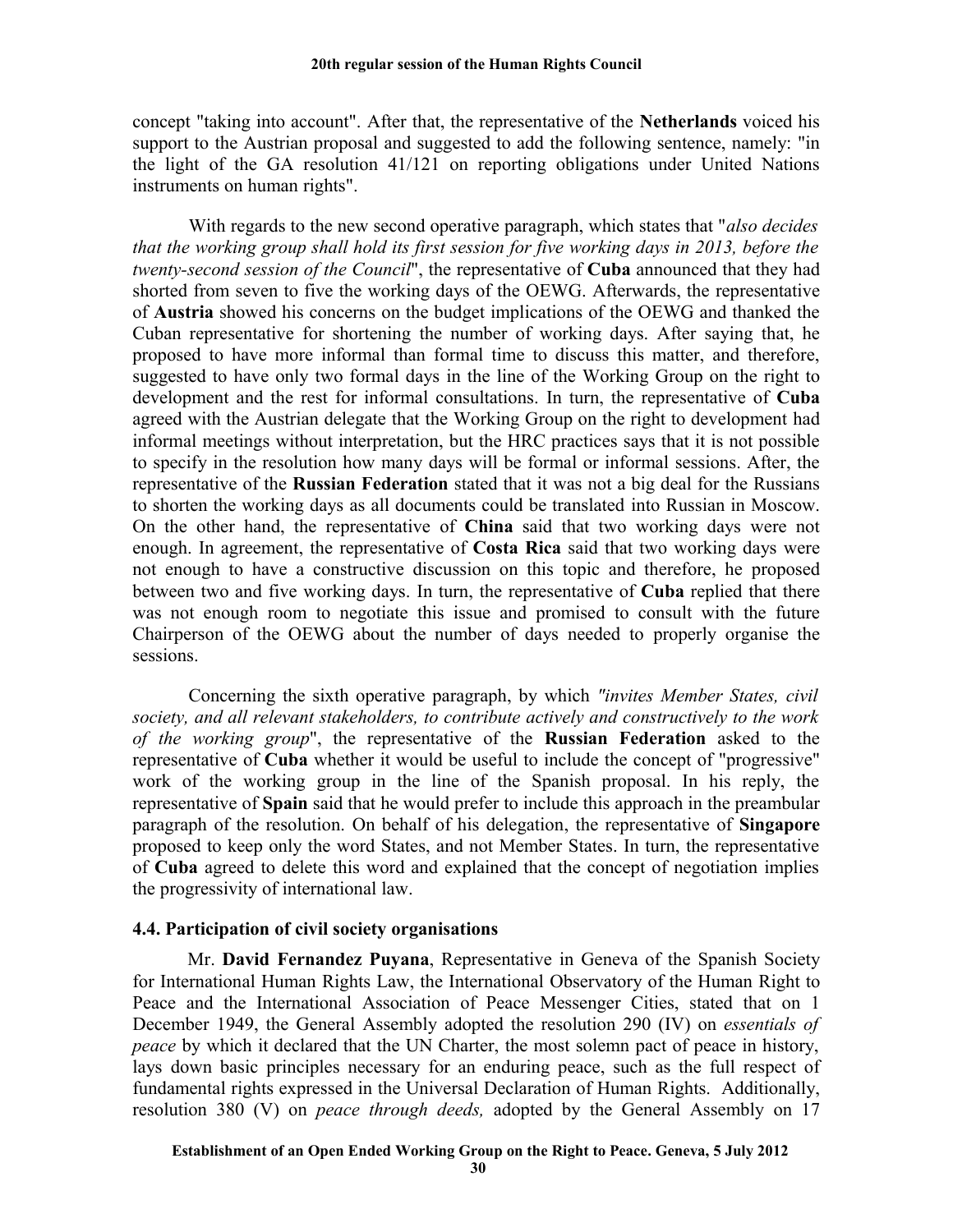November 1950, stated that "if all States faithfully reflect this desire and observe their obligations under the Charter, lasting peace and security will be established". It follows that all measures tending to silence or distort the activities of the United Nations in favor of peace should be considered as propaganda against peace in accordance with the resolution 381 (V).

As stated by the resolution 2817 (XXVI) of 14 December 1971 and resolution 3065 (XXVIII) of 9 November 1973, both on *scientific work on peace research*, the General Assembly considered that fundamental research on the foundations of and conditions for peace can contribute considerably to the peace mission of the United Nations and build peace, security and cooperation in the world.

He again recalled that at its 20th session the HR Council has before it the (third) draft declaration on the right to peace submitted by the Advisory Committee and the joint CSOs' written statement entitled *A working group to continue the codification process of the human right to peace,* sponsored by 1.041 CSOs and cities worldwide. He added that the HR Council should establish an open-ended working group to continue the codification process of the right to peace, taking duly into account all preparatory work, including the input from the civil society organizations.

After, Mr. **Michel Monod**, representative in Geneva of the International Fellowship of Reconciliation, wanted to make a general comment of the Declaration on the right to peace in light of the recent events in Lybia and Syria. According to him, this draft Declaration did not focus on the responsibility to protect civilians from war and the principle of intervention in internal affairs of countries. Therefore, the internal peace is a really important approach to take into consideration.

In turn, Ms. **Maria Mercedes Rossi**, representative in Geneva of the Associazione Comunità Papa Giovanni XXIII, suggested that the Spanish proposal on the progressive development of the right to peace was a way of diminishing the future perspective of the Declaration on the right to peace and expressed her disagreement with the Austrian amendment in reducing the number of days of the OEWG.

After that, the representative of the **Russian Federation** said that CSOs should not make comments about the governmental positions and that therefore, they should not be engaged in a negotiation process. In turn, the representative of **Cuba** replied that Cuba always wants to give space to NGOs in all informal consultation meetings and he is always open to receive all types of comments, including those from CSOs. After, the representative of **Norway**, said that there is a general principle, which permits civil society to present their viewpoints and positions about all relevant issues raised by the Human Rights Council, Working Groups or informal consultations. He added that CSOs are valuable actors in all negotiation processes. In addition, he requested some answer about the relationship between internal conflict and the right to peace. In turn, the representative of **Cuba** replied that there was not enough time to enter into this particular question and that the main objective of the current meeting was to negotiate only this text. Besides, he showed his availability to discuss this matter in other meetings or forums.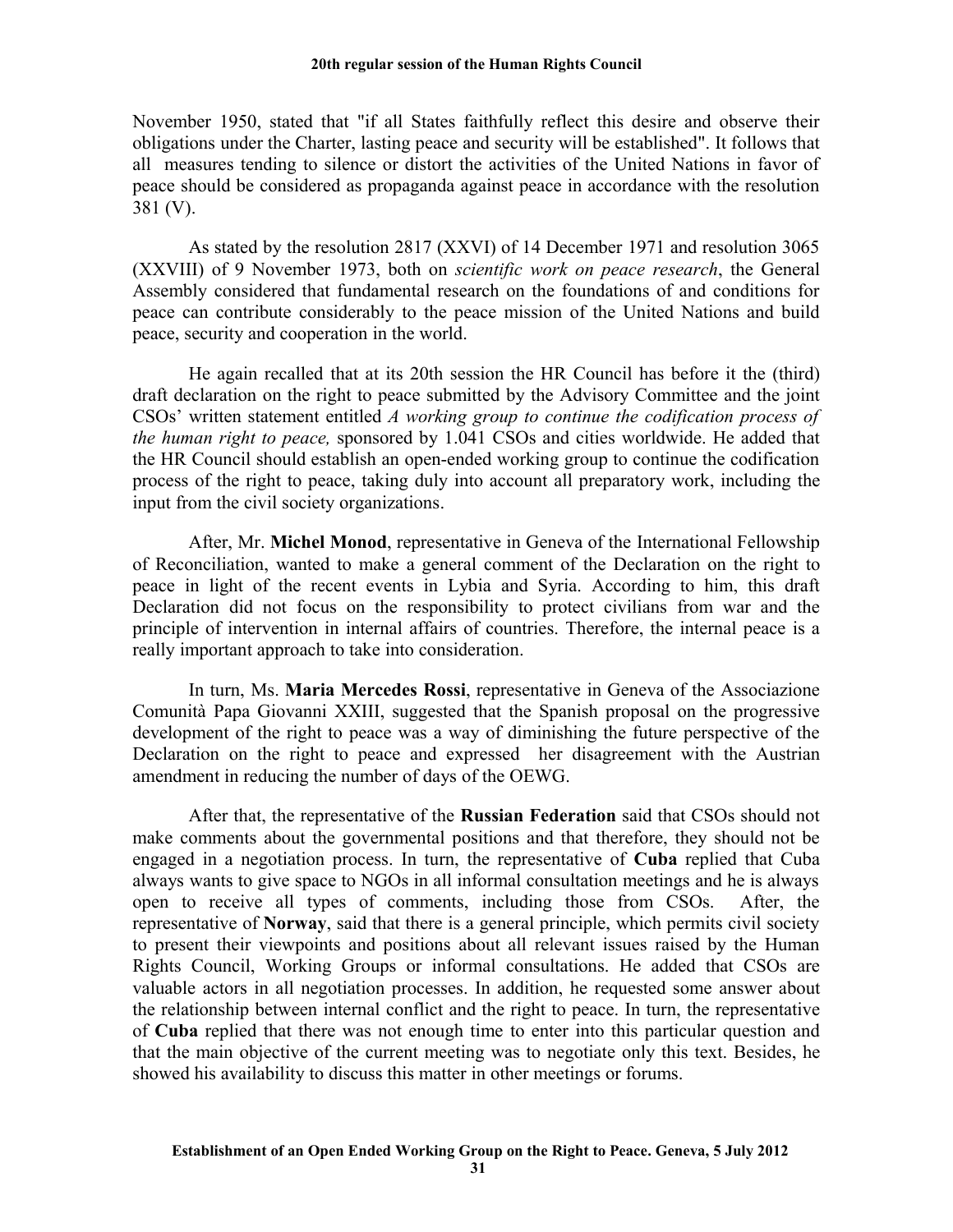## **4.5. Conclusion**

The representative of **Cuba** asked the delegations which supported the concept of "take into account" which should be, according to them, the starting point of this negotiation. The representative of **Mexico** suggested that the future Chairperson of the OEWG should organise an informal meeting to discuss the starting point of negotiations taking into account that there is not yet a common agreement on accepting the AC draft Declaration. After, the representative of **Cuba** indicated that it would easier to start the negotiation process with the AC draft Declaration and discuss each paragraph of the Declaration. In turn, the representative of the **Russian Federation** supported the concept of "on the basis" in spite of "take into account". After him, the representative of **Austria** said that in order to have a constructive dialogue on this matter the AC draft Declaration should not serve as a basis and that therefore, it would be more useful to rethink the steps to be taken in the immediate future. In turn, the representative of **Cuba** underlined that they need some concrete language to start the negotiations. In response to that, the representative of S**ingapore** asked whether the AC draft Declaration should serve as a basis or simply as a reference and that they could not prejudge the document prepared by the Advisory Committee. In turn, the representative of **Cuba** promised to share with them an alternative language for this paragraph and asked someone to help him draft some concrete language. After saying that, he closed the second informal meeting and reiterated his intention to find a common ground on this matter and bridge gaps among all different delegations.

# **5. Adoption of the resolution L.16**

On 5 July 2012 Mr. **Juan Antonio Quintanilla**, first Secretary of the Permanent Mission of Cuba, introducing resolution A/HRC/20/L.16, said that a change had been made to the heading, so the resolution was now called "the promotion of the right to peace". The draft resolution aimed to establish an open-ended Working Group to negotiate a draft declaration on the right to peace. It highlighted the work done by civil society in promoting the right to peace. The text had a broad number of co-sponsors and support from various sectors of civil society. Cuba thanked those delegations that were actively involved in the negotiating process. A revised document had been circulated. Cuba hoped the draft resolution would be adopted with broad support, sending a very strong message of commitment in promoting this very important issue.

Ms. **Chen Can**, third Secretary of the Permanent Mission of China, in a general comment on resolution A/HRC/20/L.16, said that the right to peace was an important collective right which China promoted. In addition, she showed her support for the establishment of the OEWG. China appreciated Cuba's adoption of proposals during the consultation process.

Mr. **Gerold Vollmer**, First Secretary of the Permanent Mission of Austria, speaking on behalf of a group of countries<sup>[11](#page-31-0)</sup>, said that he had the honour to deliver the following explanation of vote for the draft resolution L.16 on the promotion of the right to peace on behalf of Austria, Belgium, Czech Republic, Hungary, Italy, Poland, Romania and Spain. He stated that they support some of the principles included in the draft resolution. They

<span id="page-31-0"></span><sup>&</sup>lt;sup>11</sup> Austria, Belgium, Czech Republic, Hungary, Italy, Poland, Republic of Moldova, Romania and Spain.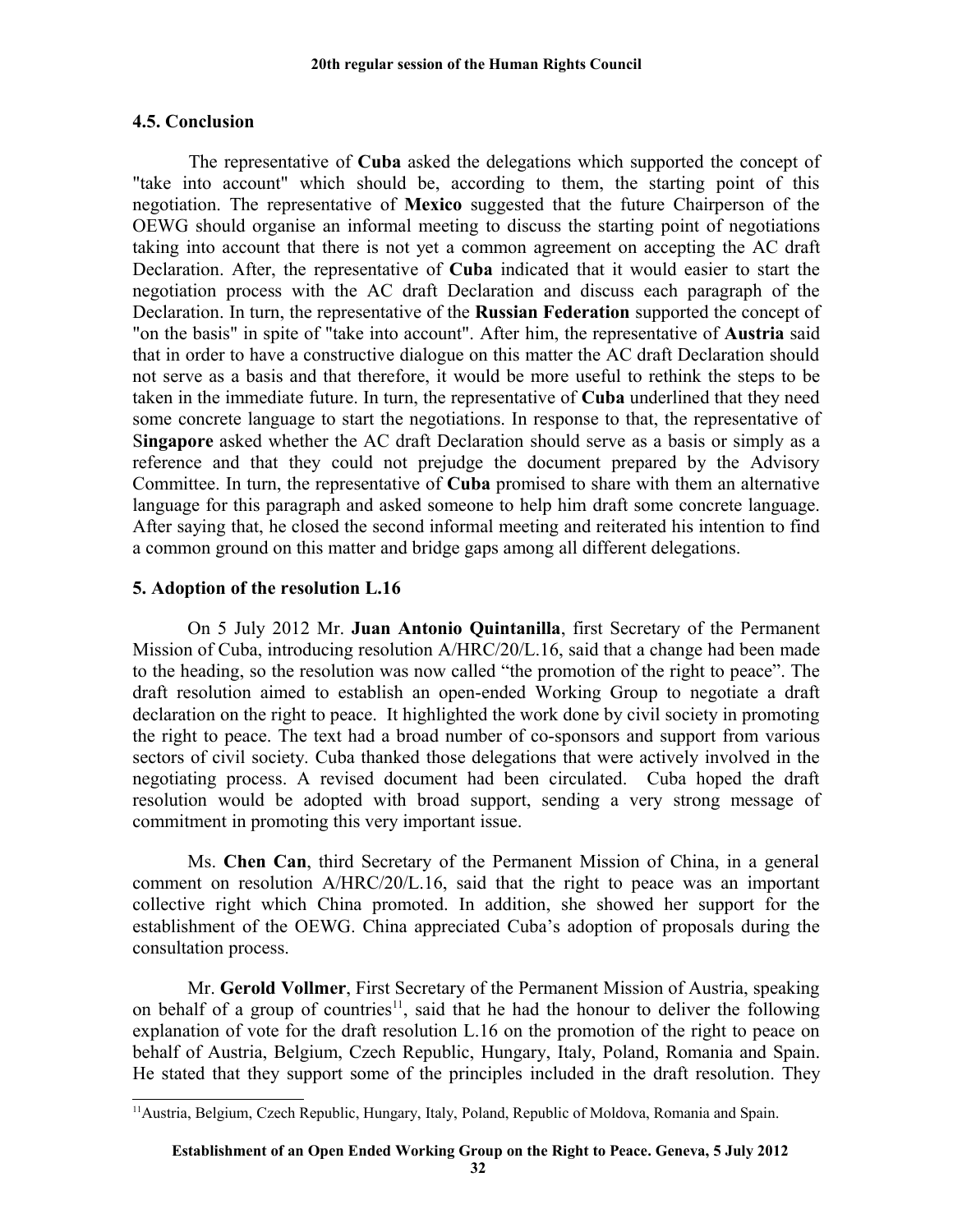would be willing to have a fruitful discussion on the linkage between peace and the enjoyment of human rights. However, he stressed that they do not recognise the right to peace in the existing international law either as a collective or as an individual human right. Moreover, there is not sufficient international consensus to justify the inter-governmental negotiation set up in this resolution as it assumes that the right to peace exists. As their countries did not support resolution 14/3 and 17/16 on the right to peace, they are deeply concerned about the content of the draft Declaration prepared by the Advisory Committee. Most of the issues raised in the resolution are better dealt with in another forum, which has the competence to do so and is ready to deal with these issues. He indicated that they have to acknowledge the openness of the main sponsor of this resolution to engage other States on the text and they took note of some of the changes made in the text. Yet, given the deep flaws of the alleged right to peace and the potential and undermining effects of the future Declaration in international human rights law, they could not support the draft resolution L. 16 and therefore, will abstain.

**Mr. Robert Schwartz,** representative of the Permanent Mission of the United States of America, said that like all peace-loving nations, the Unites States is deeply concerned whenever conflict erupts and human rights are violated. They also know that any peace is unstable where citizens are denied the right to speak freely or worship as they please, choose their own leaders or assemble without fear.

In this vein, the USA would continue its work on many of the underlying issues that the supporters of this resolution have argued the creation of a right to peace would advance, such as women's rights, disarmament and development. The USA would address each of these issues in the appropriate UN body, utilizing deep reservoirs of subject matter expertise and building on years of diligent and robust efforts.

The USA appreciated the leadership of several members in this Council to build bridges and focus on issues in which there is space for productive engagement. However, the inter-governmental Working Group created by this resolution took as its basic premise drafting a declaration that would cover many issues that are, at best, unrelated to the cause of peace and, at worst, divisive and detrimental to efforts to achieve peace. Rather than building on the existing consensus-based paths that have been developed over the years in the UN on a variety of topics related to peace-building, this resolution threatened to sow division and embroil the Council in contentious negotiations.

Regardless of how it had been promoted, studied or framed, past efforts to move forward with a right to peace have always ended in endorsements for new concepts on controversial thematic issues, often unrelated to human rights. The result has inevitably been to try and circumvent ongoing dialogue in the Council and across the UN system by using the broad support for the cause of peace to advance other agendas.

This Council could make the greatest contribution to promoting peace by focusing on the implementation of human rights obligations and commitments. Human Rights are universal and are held and exercised by individuals. The USA does not agree on attempts to develop a collective right to peace or to position it as an enabling right that would in any way modify or stifle the exercise of existing human rights.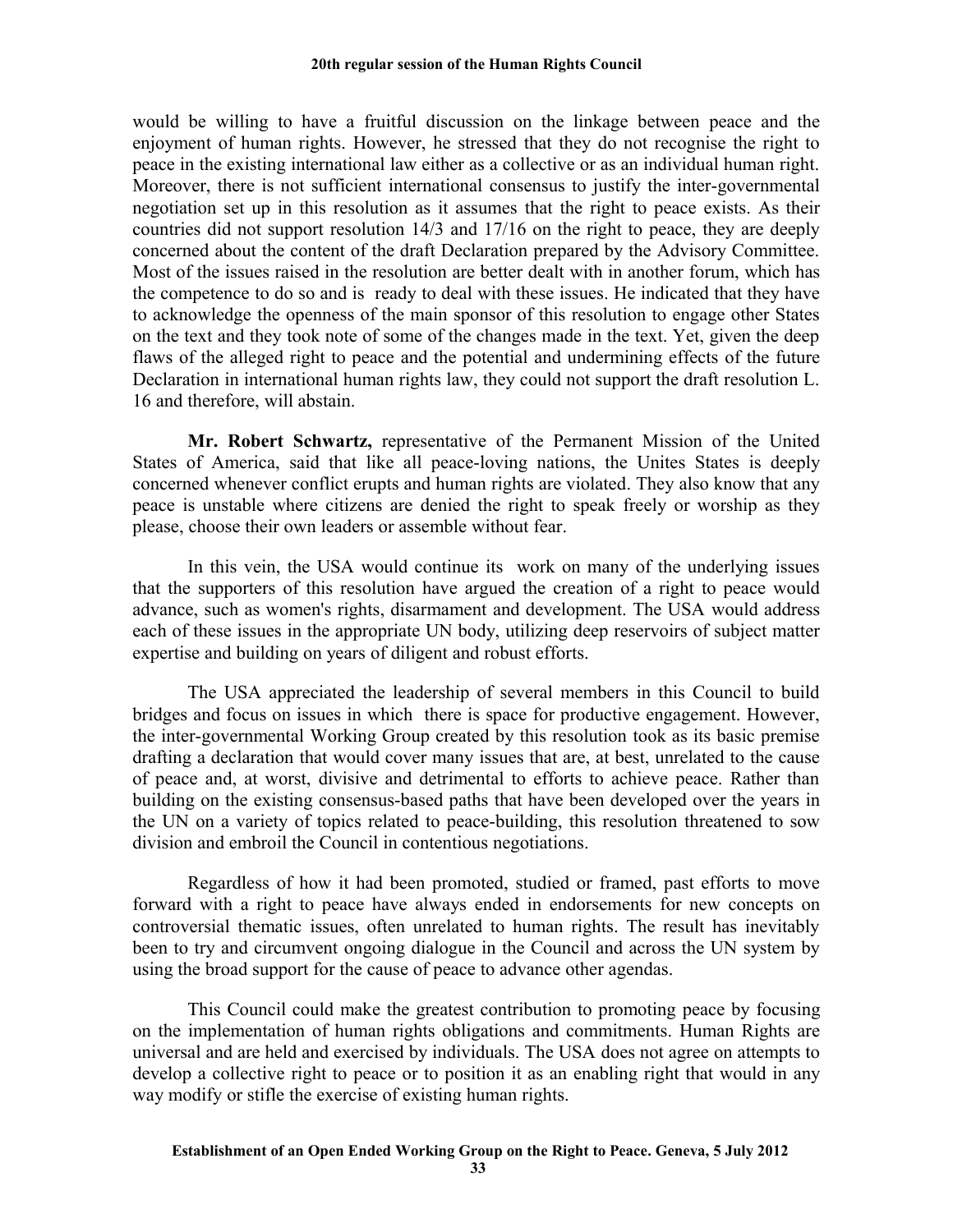No country wants to be cast as voting against peace. However, this resolution and its Working Group would not contribute to the cause of peace or human rights. A vote against this resolution is not a vote against peace, but rather a vote against continuing an exercise fraught with divisions that makes no meaningful contribution to the protection of human rights on the ground.

USA therefore felt the need to call a vote and vote against this resolution, and asked that other countries vote against the establishment of this divisive, time-consuming and resource-intensive Working Group.

Next, Ms. **Laura Dupuy Lasserre**, President of the Human Rights Council called a vote at the request of the United States of America. She invited the Secretariat to close the voting machine and the Council members to record their vote. After that, she informed that the result of the vote was 34 votes in favour, one against and 12 abstentions, therefore, the draft resolution L.16 as oral revised was approved.

Mr.**Roberto Nocella**, First Secretary of the Permanent Mission of Italy, made an explanation after vote. They aligned itself with the Explanation of Vote read by Austria. Nevertheless, they made few additional remarks on the resolution L.16 after the vote. Italy recognized that some changes were introduced in the text before them that day in comparison with previous resolutions on the matter. Still, the notion of the "right to peace" remained vague and legally flawed. What is the content of the "right to peace"? Does a peace-keeping operation or humanitarian intervention violate the "right to peace"? What is the relationship between the responsibility to protect and the "right to peace"? Unfortunately, the long draft declaration prepared by the Advisory Committee did not provide clarity and guidance and they do not take it as a good basis for future activities.

In addition, Italy believed that the forthcoming working group, instead of focusing on the codification of a disputed right, should highlight the intrinsic link between human rights and peace: violations of human rights lead to conflict, as stated only a few days before by the Special Rapporteur on contemporary forms of racism, whereas the promotion and protection of human rights promotes peace. Only on such a basis could the Working Group realistically work on a consensual platform in the future. They hope that the main sponsors of the resolution will take this idea into account. While abstaining on this resolution, Italy remains committed to the promotion of peace worldwide, according to the national Constitution.

### **6. Concluding remarks**

Mr. **Edgardo Toro,** Second Secretary of the Permanent Mission of Venezuela, expressed his satisfaction for the adoption of the resolution, which creates the Working Group on the Right to Peace. This type of initiatives should be supported by those who call themselves human rights defenders in the world. It is not possible the enjoyment of human rights without peace.

Mr. **Theo Rycroft**, Secretary of the Permanent Mission of the United Kingdom and Nothern Ireland, made an statement on behalf of Canada, the Netherlands and the United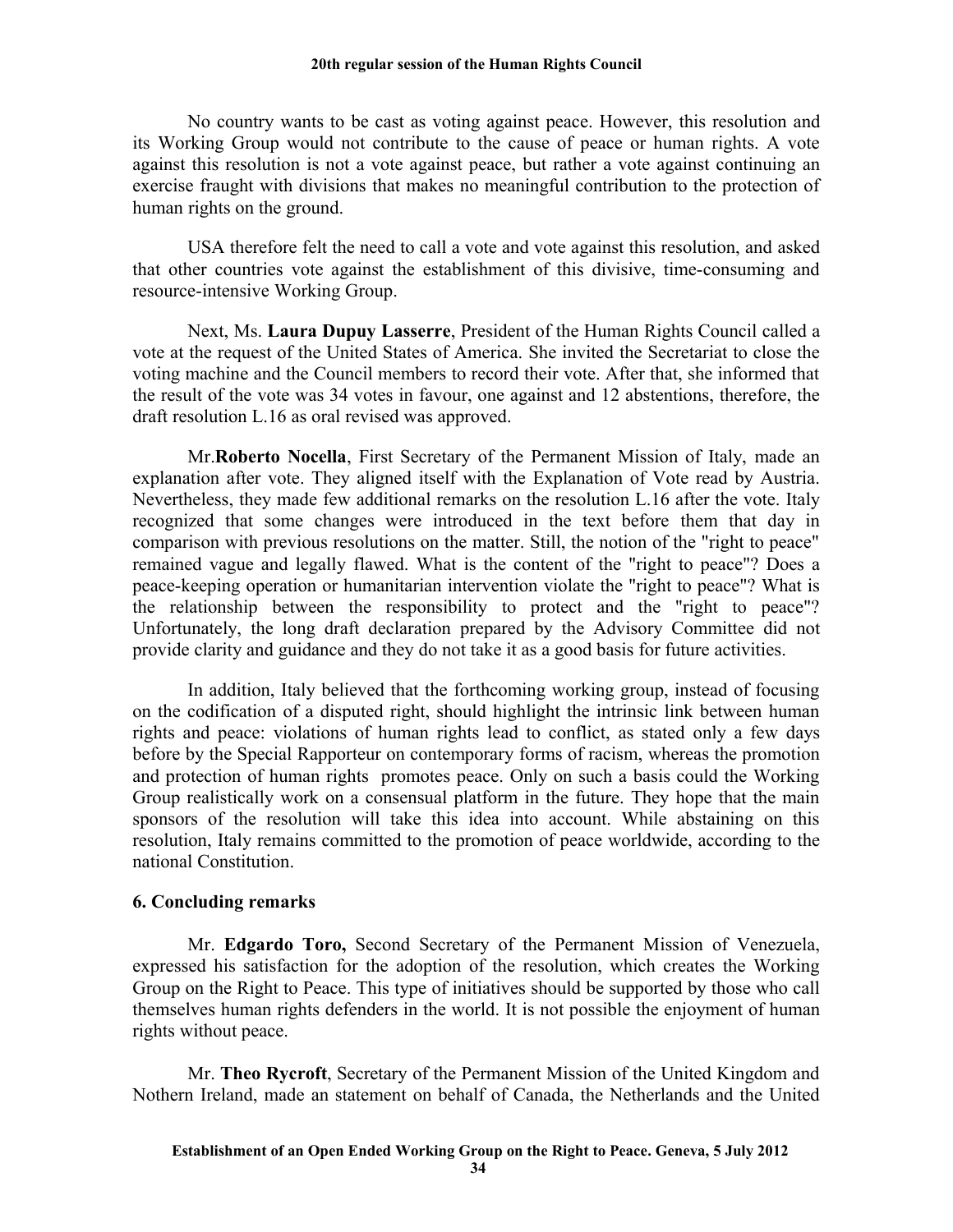Kingdom of Great Britain and Northern Ireland. He said that they noted the adoption of HRC resolution A/HRC/20/L.16 on the "Promotion of the Right to Peace" by a vote, and would like to put their position on this matter on record. They underlined at the outset their strong commitment to human rights, democracy, and rule of law as well as international peace and security.

They remained firmly of the view that "the right to peace" does not exist under international law, whether as a collective or individual human right, or otherwise. As such, there is no justification for inter-governmental negotiations aimed at agreeing a Declaration on the concept. They considered that the decision to establish a Working Group with this aim was an overly political step. Also, notwithstanding the lack of consensus, it is a highly expensive mechanism which will draw attention and funds away from other more important tasks of the Council and the Office of the High Commissioner. The Council has missed an opportunity for a fruitful discussion aimed at finding consensus over the value that the Council can add in this area. A Panel discussion on the relationship, or links, between peace and the full enjoyment of all human rights would have been such an opportunity, and one squarely within the mandate of the Council.

They acknowledged the openness by the Main Sponsor to engage with other States on the text and note some of the changes made to the text as a result. But they regreted that they forced the issue to a vote, and given our objection to the basis on which the Working Group has been established, they will consider carefully our participation in its proceedings.

He indicated that they have closely studied the Advisory Group's "draft Declaration on the Right to Peace". They do not consider it a good starting point for any discussions of this nature, and in any event it is a deeply flawed document. In additional to our fundamental disagreement with the concept on which it is based, it is also potentially inconsistent with other relevant international norms, including the UN Charter.

The absence of peace cannot justify failure to respect human rights. In this regard, they were willing to consider options for the Human Rights Council to look at. They were disappointed that the main sponsors were not willing to consider their constructive efforts to find common ground. Had they been members of the Council, they would have voted 'no' on this resolution.

The representative of the **Mouvement contre le racisme et pour l'amitié entre les peuples** (MRAP) praised the Human Rights Council for the adoption of the resolution on the Right to Peace. The faith in fundamental human rights is the main pillar, followed by peace/security and development. The three elements are linked and interrelated by nature. Reinforcing one of them will make the building stronger. He invited the United States of America, the only Human Rights Council member who opposed to the adoption L. 16, to work in a more constructive way in the promotion of human rights and peace.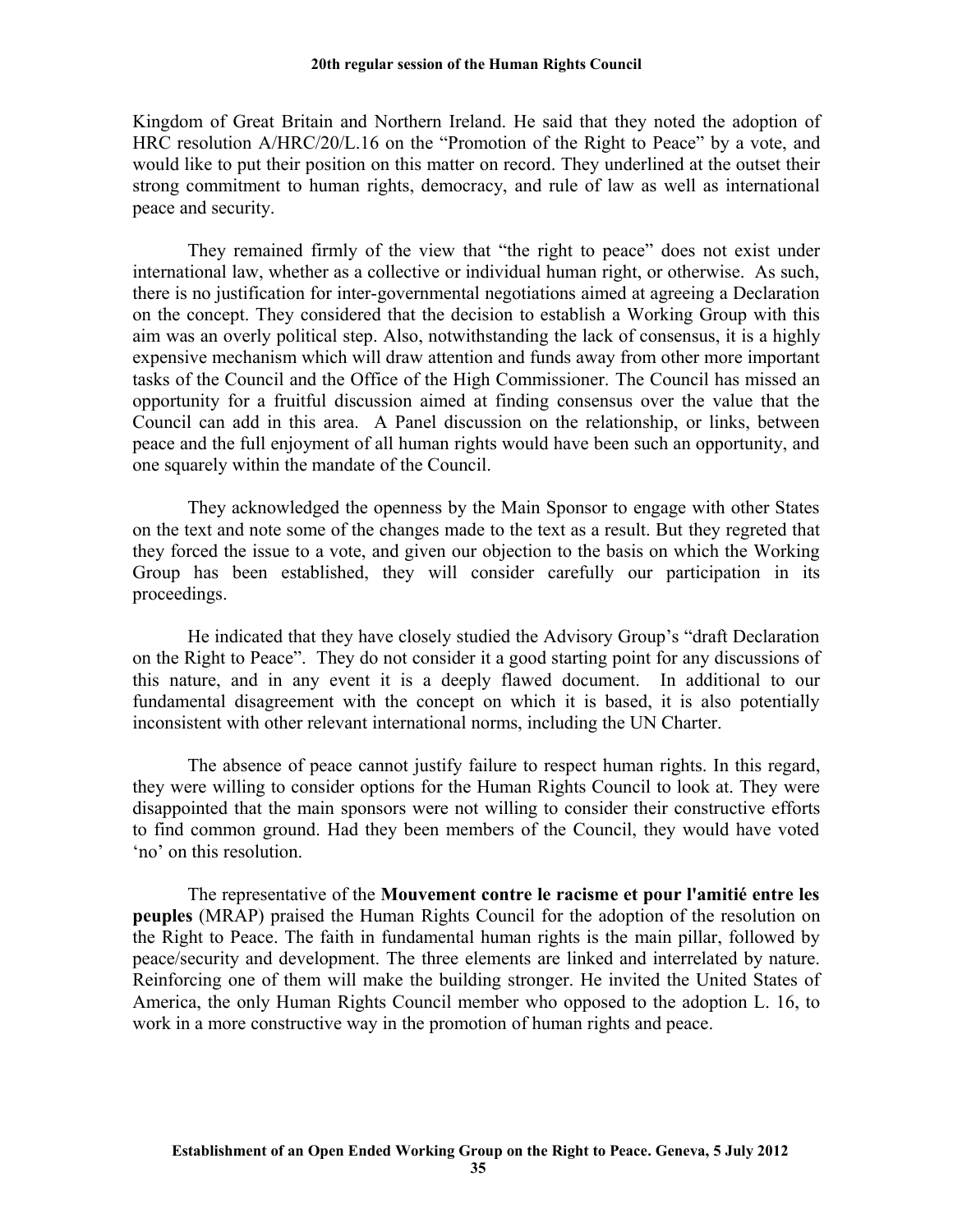# **Annex I**

# **Resolution on the "promotion of the right to peace"**

The Human Rights Council,

Recalling all previous resolutions on the promotion of the right of peoples to peace adopted by the General Assembly, the Commission on Human Rights and the Human Rights Council, in particular resolutions 14/3 and 17/16, in which the Council requested the Advisory Committee, in consultation with Member States, civil society, academia and all relevant stakeholders, to prepare a draft declaration on the right of peoples to peace,

Recalling also General Assembly resolution 39/11 of 12 November 1984 entitled "Declaration of the Right of Peoples to Peace" and the United Nations Millennium Declaration,

Determined to foster strict respect for the purposes and principles enshrined in the Charter of the United Nations,

Welcoming the important work being carried out by civil society organizations for the promotion of the right to peace and their contribution to the development of this issue,

Taking note of the draft declaration prepared by the Advisory Committee contained in its study submitted to the Council (A/HRC/20/31),

Bearing in mind the progressive development of this issue,

1. Decides to establish an open-ended intergovernmental working group with the mandate of progressively negotiating, and eventually finalizing and submitting to the Council a draft United Nations declaration on the right to peace, on the basis of the draft submitted by the Advisory Committee, and without prejudging relevant past, present and future views and proposals;

2. Also decides that the working group shall hold its first session for four working days in 2013, before the twenty-second session of the Council;

3. Requests the Office of the United Nations High Commissioner for Human Rights to provide the working group with the necessary assistance for it to fulfill its mandate;

5. Requests the President of the Council to invite the Chairperson of the Advisory Committee drafting group on the draft declaration to participate at the first session of the working group;

6. Invites States, civil society, and all relevant stakeholders, to contribute actively and constructively to the work of the working group;